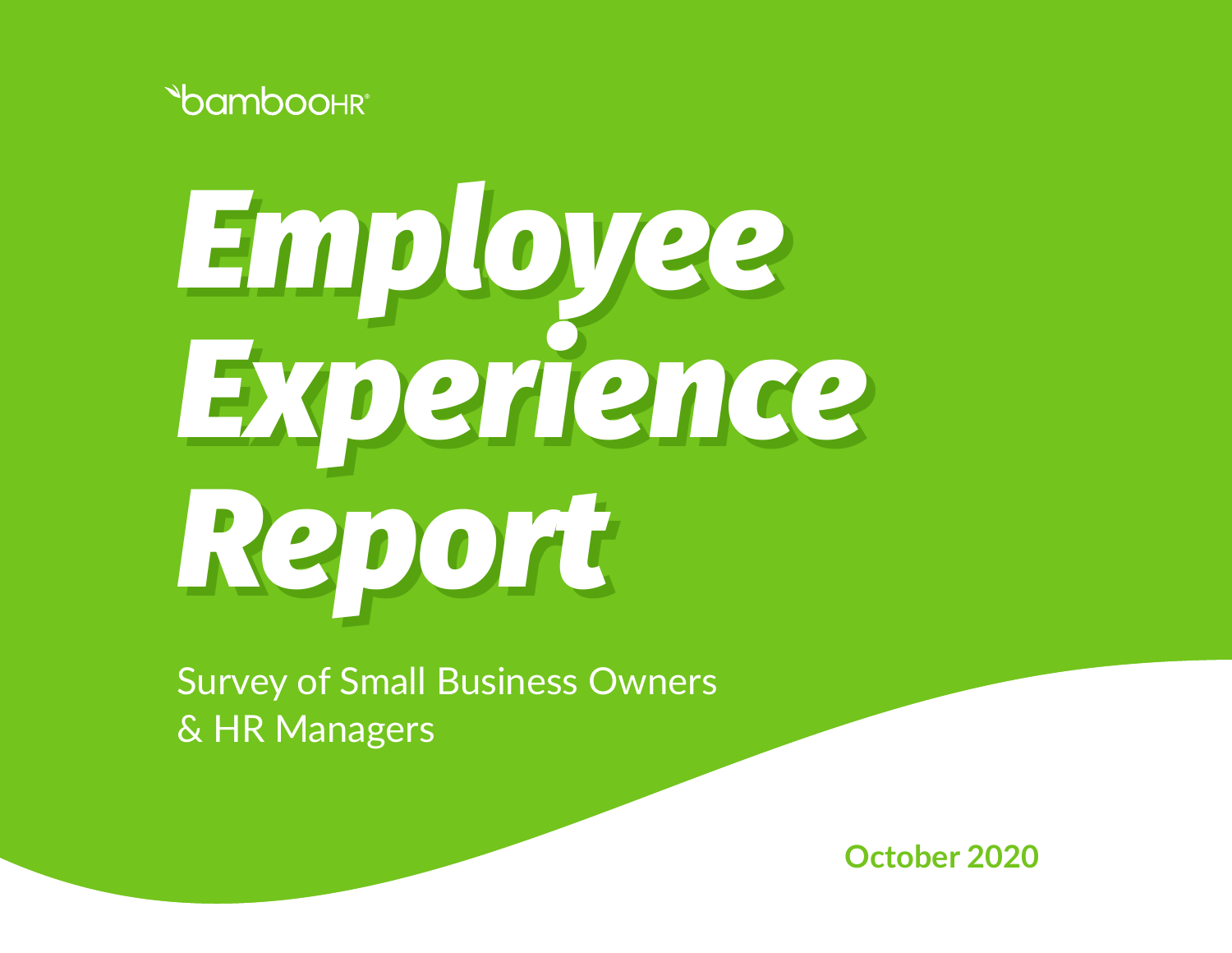#### The Employee Experience Era

For years, we've been told, "customer experience is king." But if the challenges of 2020 have had one positive outcome, it's been to finally crack that perspective wide open. The importance of the employee experience and its ties to customer loyalty, business growth, and longevity are no longer theoretical—they're mission-critical. Our people understand their worth, and they're asking for more: more opportunities, more growth, and more trust. They're showing us they're no longer satisfied to work for an organization that performs well and provides good pay. They're asking for more than free lunches, perks, and fun offsites. They're asking to be seen as the true contributors they are.

Delivering a quality employee experience means empowering your people, aligning your motivations, and creating shared values. At BambooHR, we believe employee experience is the foundation on which you build your business, especially in times of change and disruption. Our first-ever employee experience report asked 300 HR decision makers in organizations with 26-500 employees to share their perspectives on employee experience and the ways they're responding to and managing in the employee experience era.

Some of the highlights of what we learned:

#### There is mixed understanding of the importance of employee experience

Compared to other metrics of organizational health, employee experience (EX) ranks near the bottom of the pack in terms of priority to small businesses. It is recognized as a critical measure of organizational health by less than half of small business owners and HR leaders, reflecting a misunderstanding of the importance of EX in business performance.

#### EX and CX leaders operate in silos—even in small businesses

While many business leaders struggle to understand the role EX plays in overall business performance, the vast majority consider customer experience (CX) very important to their organization, and many say EX has a meaningful impact on CX at their organization. Business owners and managers seem to understand intuitively that happy employees make for happy customers, even if they do not fully understand all the implications for their business.

Business leaders involved in HR perceive career-related factors such as compensation, career growth, and performance reviews to be far more important than bonus perks such as on-site amenities, free food and snacks, and company recreational events to building both positive EX and CX outcomes. Despite this, however, there remains a large disconnect between the departments responsible for EX versus those involved in CX.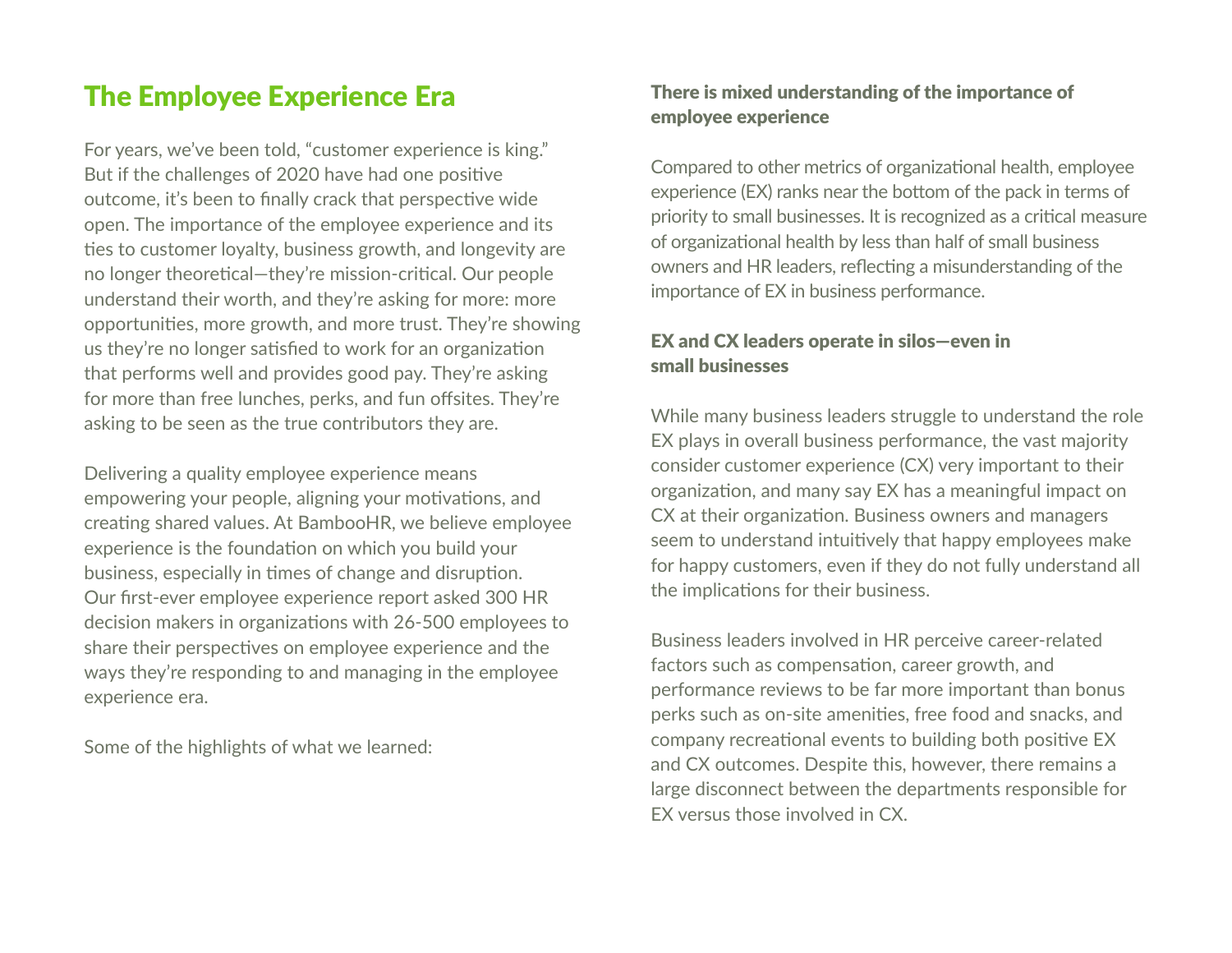#### HR leaders have their hands full

Building a positive employee experience takes time, but, on average, small business owners and managers spend more time managing daily HR-related duties than they do on improving employee experience. This is true even among businesses that actively measure and value EX, indicating a disconnect between company values and the resources available to focus on the areas that matter most.

The problem of needing to dedicate more time to daily HR duties will likely only get worse as companies grow. Most small businesses are planning to grow over the next few years, which will likely increase HR responsibilities. In fact, two thirds of business owners and managers expect their HR-related duties to increase in the coming year, and over a third anticipate needing to devote more resources to HR as their organization grows.

#### Where to start?

So, how do we all move forward from here and improve the employee experience, starting from where we are? Employee engagement is a continual process rather than a "one-anddone" activity, but the following framework can help you get started:

- **Live your mission**: Mission statements need to go beyond words on a poster. Help your employees understand the "why" behind the words in order to get them to buy in and act on your mission as they make decisions and solve problems.
- **• Focus on people**: It might sound trite, but it bears repeating: your people are your most important asset. Your company accomplishes nothing without them. Now is the time to prioritize your relationship with your employees.
- **• Feedback is a gift**: Feedback should be immediate and bidirectional. Give your employees the gift of feedback and implement channels for them to give it to you as well.
- **• Communicate consistently**: Talk with your employees regularly about how your business is doing and your plans moving forward. This shows employees they are a valuable part of your company and you appreciate their input and opinions.
- **• Listen and learn**: Clearly define who at your organization is monitoring and promoting your employee experience. Use the data available to you—your eNPS®, turnover rates, and Glassdoor reviews—but make an effort to step back and look for the trends, look for the patterns and figure out what your employees truly need so you can give them incredible employee experience.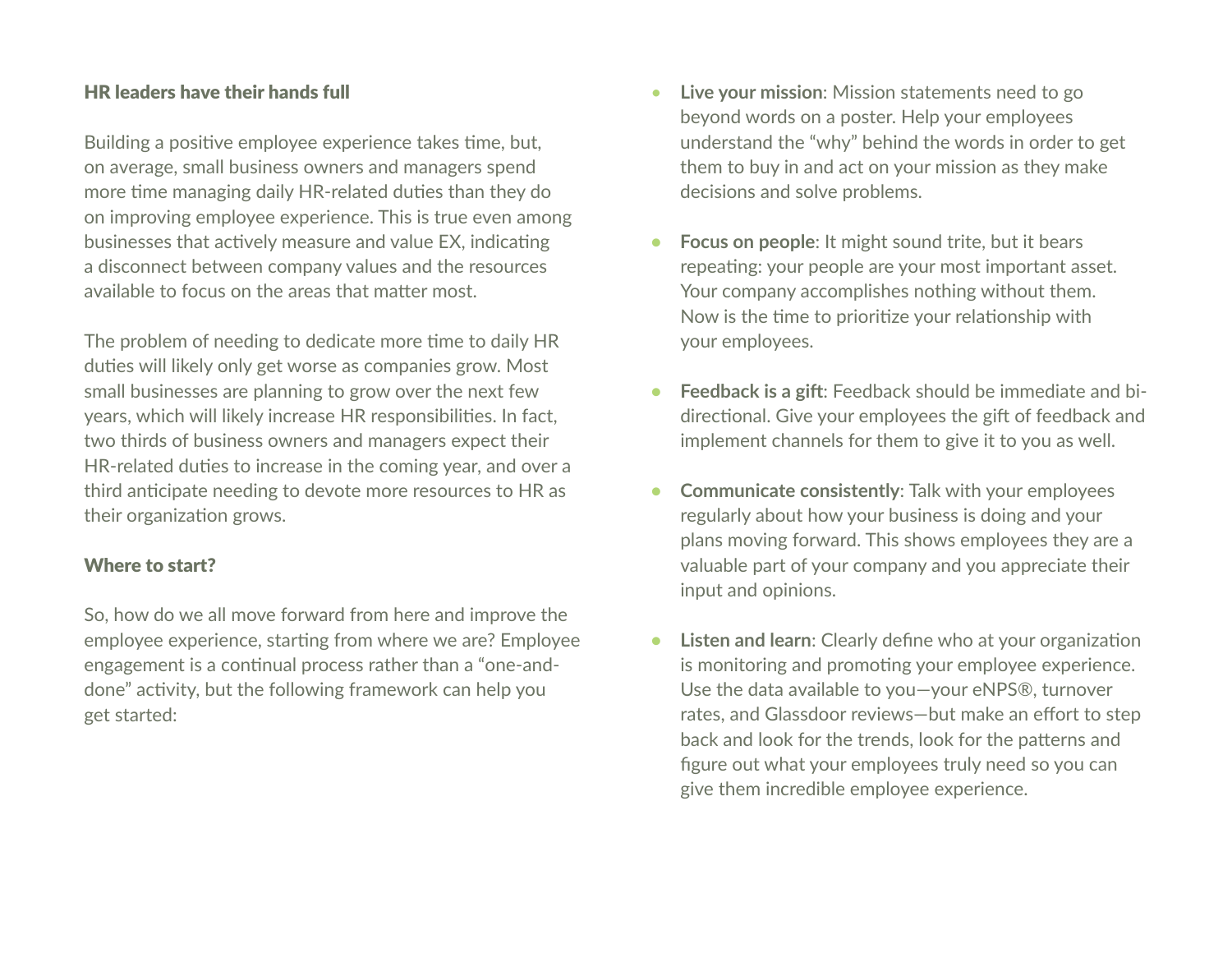## *Survey Methodology*

We surveyed 302 small business owners and managers who have key influence over HR decisions in their organizations.

| LOI        | <b>Survey Fielded</b> | <b>Reponses</b> |  |
|------------|-----------------------|-----------------|--|
| 15 minutes | September 23 - 30     | 302 respondents |  |

- All respondents met the following general requirements:
	- 18 or older
	- Employed full time or self-employed
	- Came from a variety of regions within the U.S.
- They also met the following requirements regarding their employment:
	- Work at an organization with between 26-500 employees
	- Have the role of human resources (HR), recruiter, business owner, business manager, or C-suite/executive
	- Have at least some influence on decisions regarding HR policies and HR tools used at their organization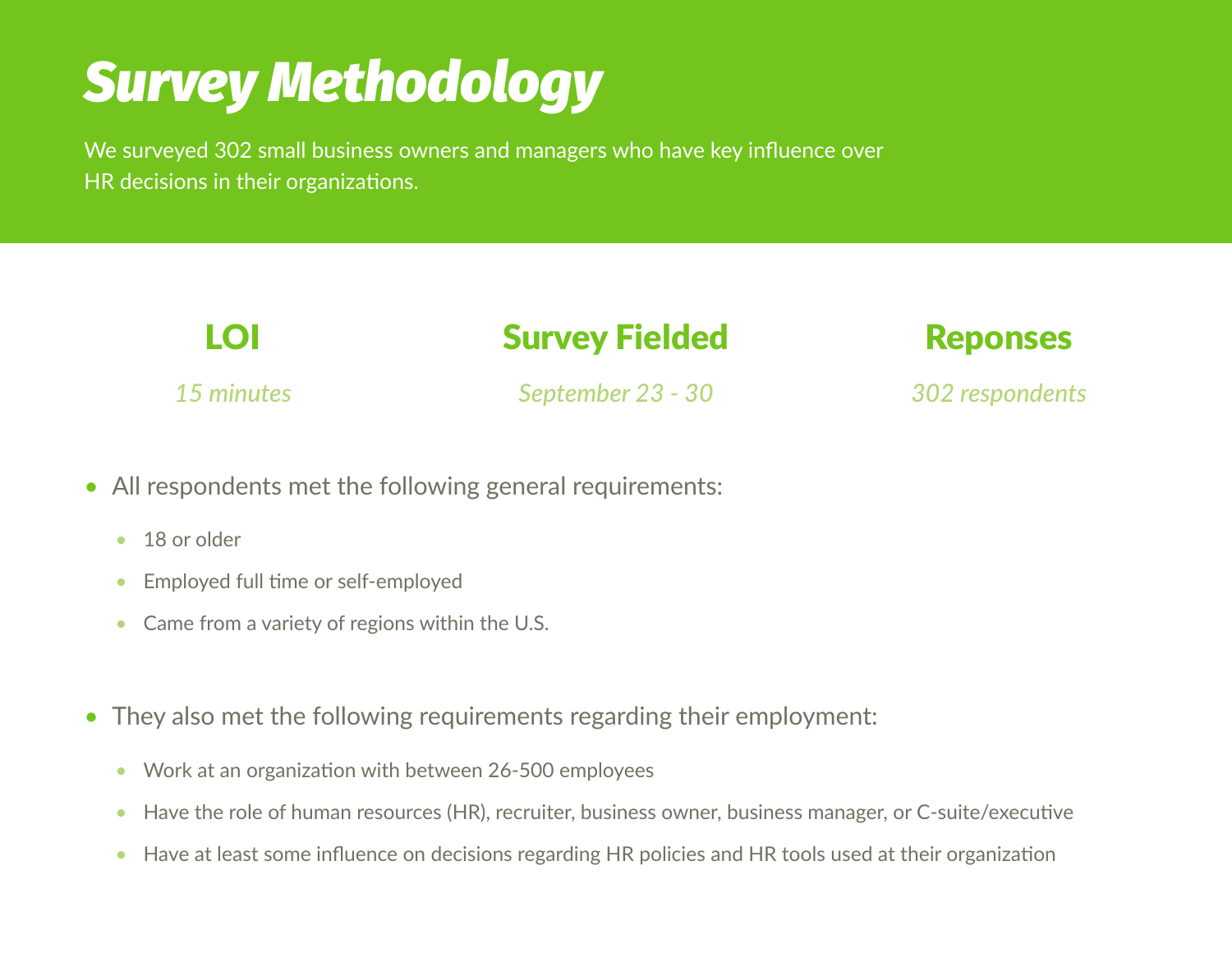## *Respondent Demographics*

Respondents have a wide distribution of employees at their organization and come from across the United States. Most of them are business owners between the ages of 35 and 54.













**Q1: Please indicate the total number of employees in your organization (including all locations). (n = 302)**

**Q3: In what year were you born? (n = 302)**

**Q2: Which of the following best describes your current role within your organization? (n = 302)**

**Q4: In which state do you currently work? (n = 302)**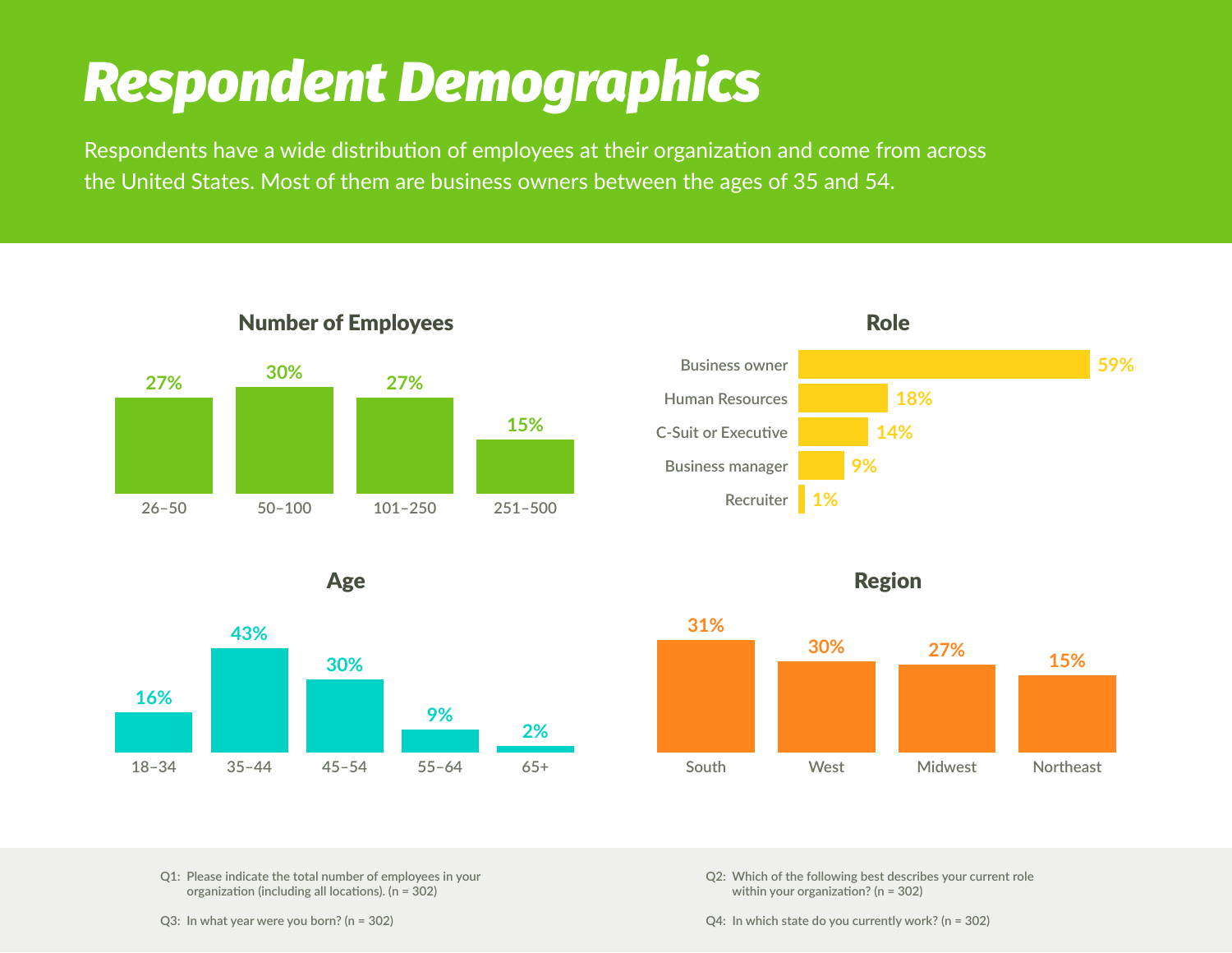# *Section 1: Culture*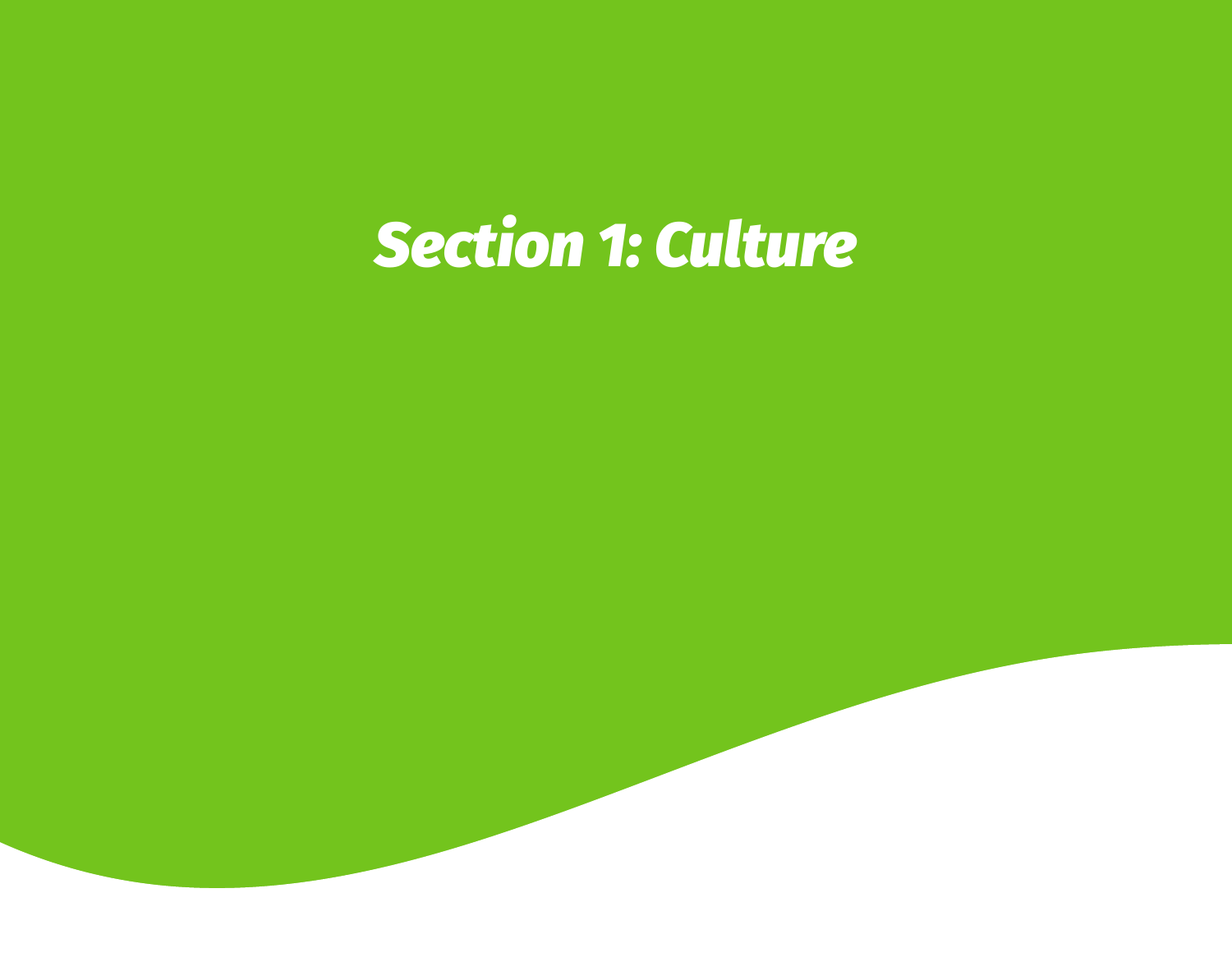### *Employee experience ranks below other performance metrics in terms of priority*

Less than half of small business leaders (47%) consider employee experience a critical measure of an organization's health, ranking it behind other metrics including employee performance and retention rates. Similarly, only 43% of companies actively measure employee experience, ranking it below all other metrics.

#### Critical Measures of an Organization's Health



#### Metrics Actively Measured by Organizations



**Q1: Aside from fiscal measures, which of the following, if any, do you consider critical internal measures of an organization's health? Please select all that apply. (n = 302)**

**Q2: Which of the following, if any, does your organization actively measure? Please select all that apply. (n =302)**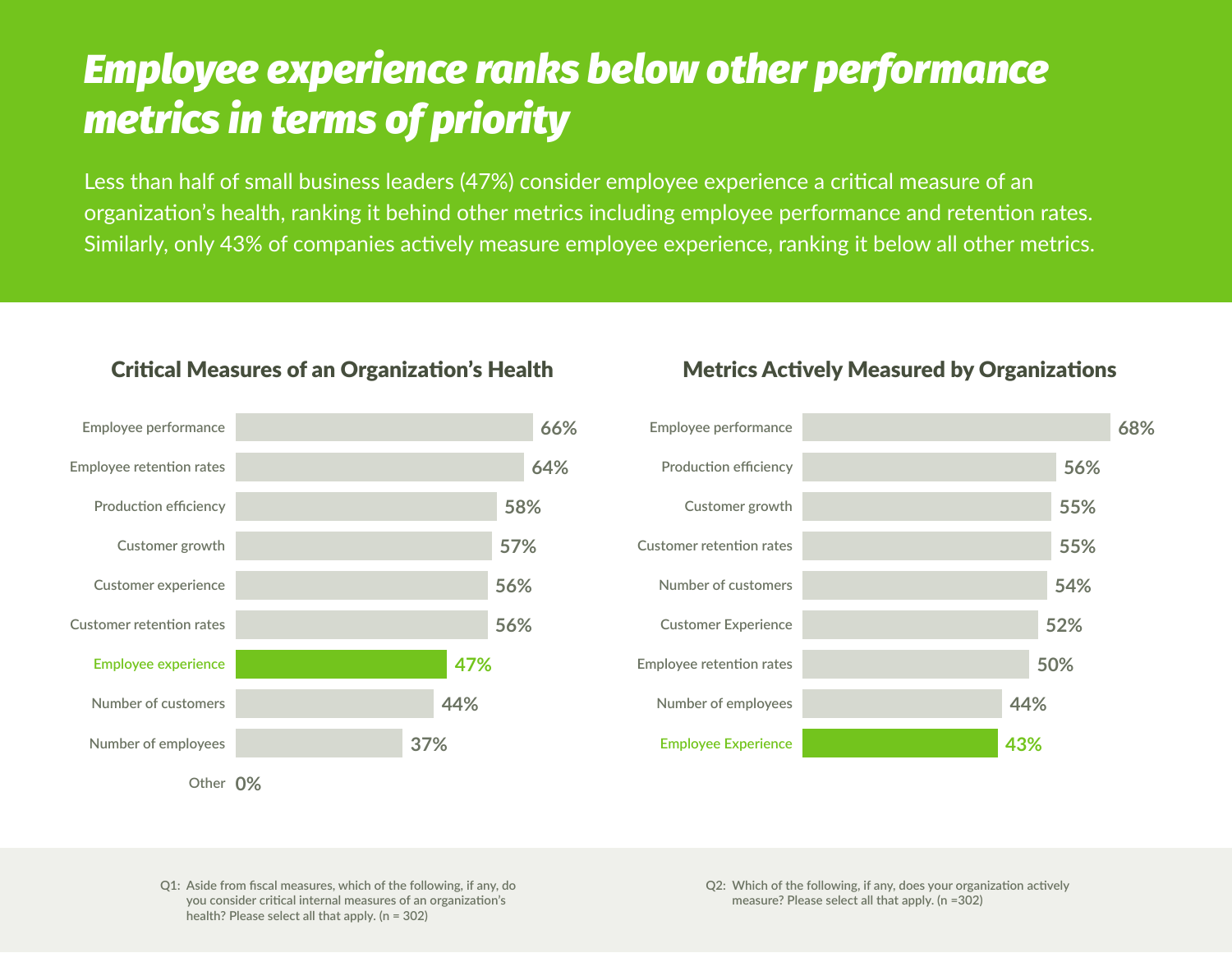### *BambooHR*® *ranks 2nd for tools used to measure employee experience*

Among businesses that actively measure employee experience, 35% currently use BambooHR. Closely ranked with BambooHR are non-HR-specific software tools such as SurveyMonkey or Qualtrics. The most common metrics used to measure EX are employee satisfaction and employee engagement.



#### Metrics Used to Measure Employee Experience



#### Software Used for Measuring Employee Experience

**Q1: Which of the following tools, if any, does your organization use to measure employee experience? Please select all that apply. (n = 129)** **Q2: Which of the following software tools, if any, does your organization currently use to measure employee experience? Please select all that apply. (n = 129)**

**Net Promoter, NPS, and the NPS-related emoticons are registered trademarks, and Net Promoter Score and Net Promoter System are service marks, of Bain & Company, Inc., Satmetrix Systems, Inc. and Fred Reichheld.**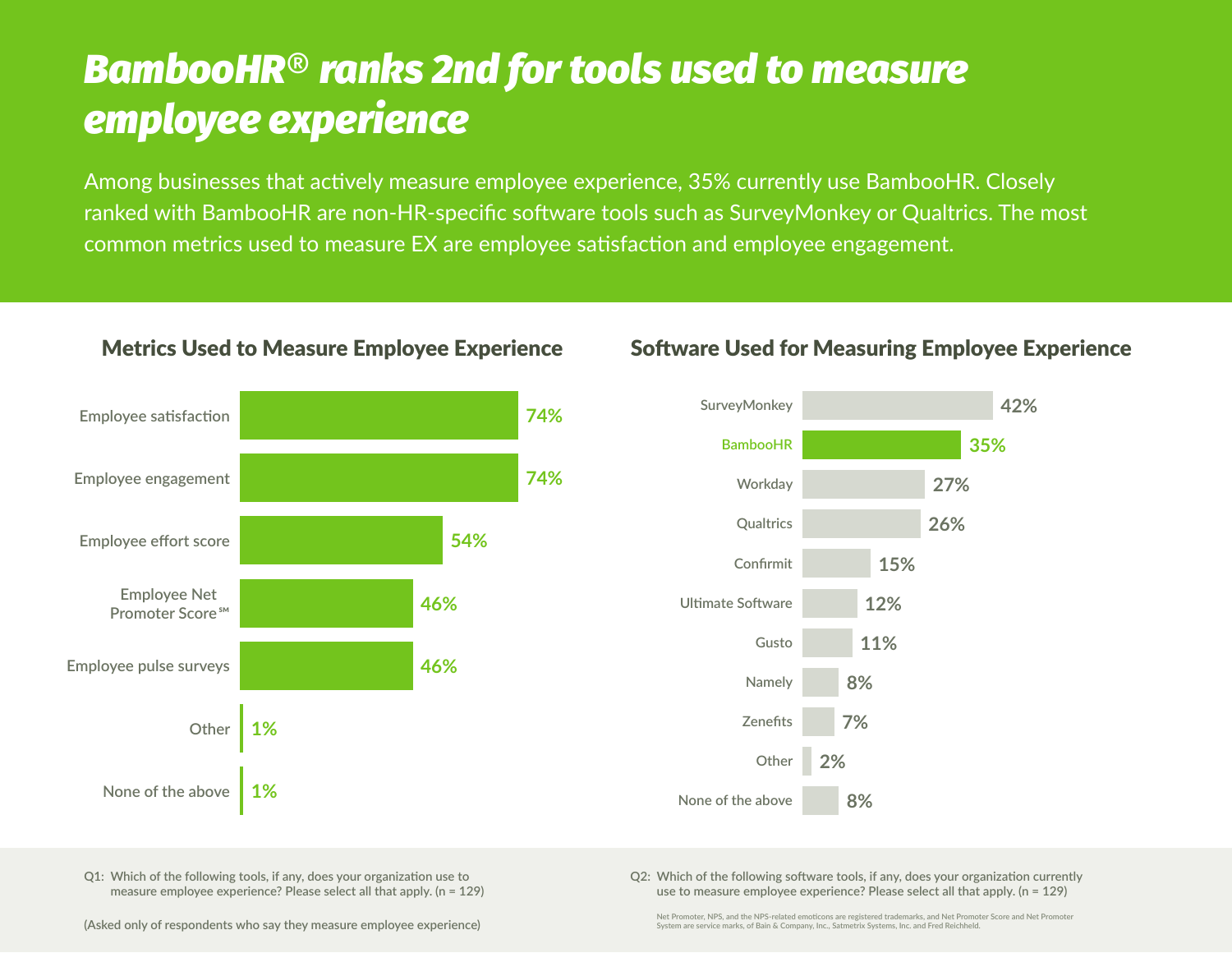### *Employee performance metrics commonly involve structured objectives and key indicators*

Among businesses that actively measure employee performance, the majority use formal metrics such as employee-manager structured objectives (69%) or key performance indicators (63%). Less formal discussions and ad hoc feedback are less-common ways of measuring employee performance.



#### Metrics Used for Measuring Employee Performance

**Q: Which of the following tools, if any, does your organization use to measure employee performance? Please select all that apply. (n = 129)**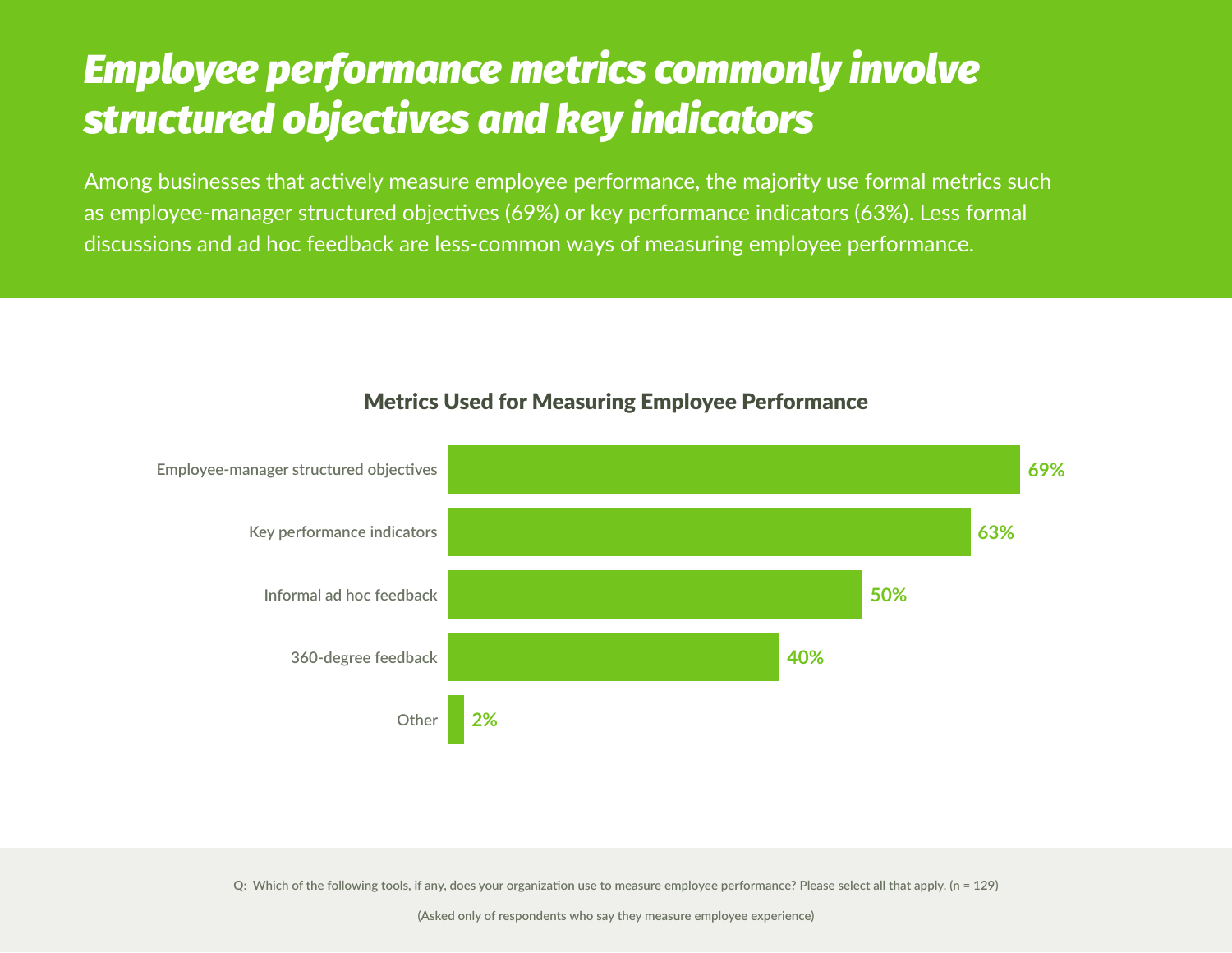### *Some leaders recognize employee experience for improving performance, growth, and customer satisfaction*

Business leaders who believe employee experience to be a critical measure of organizational health cite reasons such as better employee performance, increased job satisfaction, reduced turnover, better customer experience and satisfaction, higher profits, and improved company morale.

| "Employees who are satisfied<br>with their job will work harder<br>to perform better"                                                                                                                                                                                                                                                                                                                              | "If employees are not<br>happy you have turnover-<br>that is expensive"                                     |  | "Employees want to feel like they are part of the<br>company. They are not just another worker. If they get<br>that then they will enjoy their job and want to stay" |                                                                                                                                                                 |  |
|--------------------------------------------------------------------------------------------------------------------------------------------------------------------------------------------------------------------------------------------------------------------------------------------------------------------------------------------------------------------------------------------------------------------|-------------------------------------------------------------------------------------------------------------|--|----------------------------------------------------------------------------------------------------------------------------------------------------------------------|-----------------------------------------------------------------------------------------------------------------------------------------------------------------|--|
| "A critical contribution the HR function will make is helping to design<br>"Employees are your greatest<br>"Employees that<br>and deliver exceptional employee experiences. Consistent EX can<br>strength. Without them you don't<br>are happy at work<br>improve individual, team & business performance"<br>have an organization"<br>perform better"                                                             |                                                                                                             |  |                                                                                                                                                                      |                                                                                                                                                                 |  |
| "Directly related to company<br>annual performance and<br>numbers and future growth"                                                                                                                                                                                                                                                                                                                               | "Happy and satisfied employees will<br>provide better service to customers<br>and helps in business growth" |  |                                                                                                                                                                      | "Employee experience is a critical measure of an organization's<br>health because if employee experience is good then customer<br>experience will also be good" |  |
| "Strengthening the employee experience has numerous benefits<br>"Because my employees are what drives the business. It is critical that<br>that are all associated with employee job satisfaction leading to<br>their experience is goodbecause if they are unhappy, in translates into<br>higher profits and better marketplace positioning"<br>lost business because of unhappy employers and unhappy customers" |                                                                                                             |  |                                                                                                                                                                      |                                                                                                                                                                 |  |
|                                                                                                                                                                                                                                                                                                                                                                                                                    | "Businesses are the most successful<br>when their own employees take<br>ownership and pride in their work"  |  | "Employees want to feel like they are part of the<br>company. They are not just another worker. If they get<br>that then they will enjoy their job and want to stay" |                                                                                                                                                                 |  |

**Q: In your opinion, why is employee experience a critical measure of an organization's health? (n = 143)**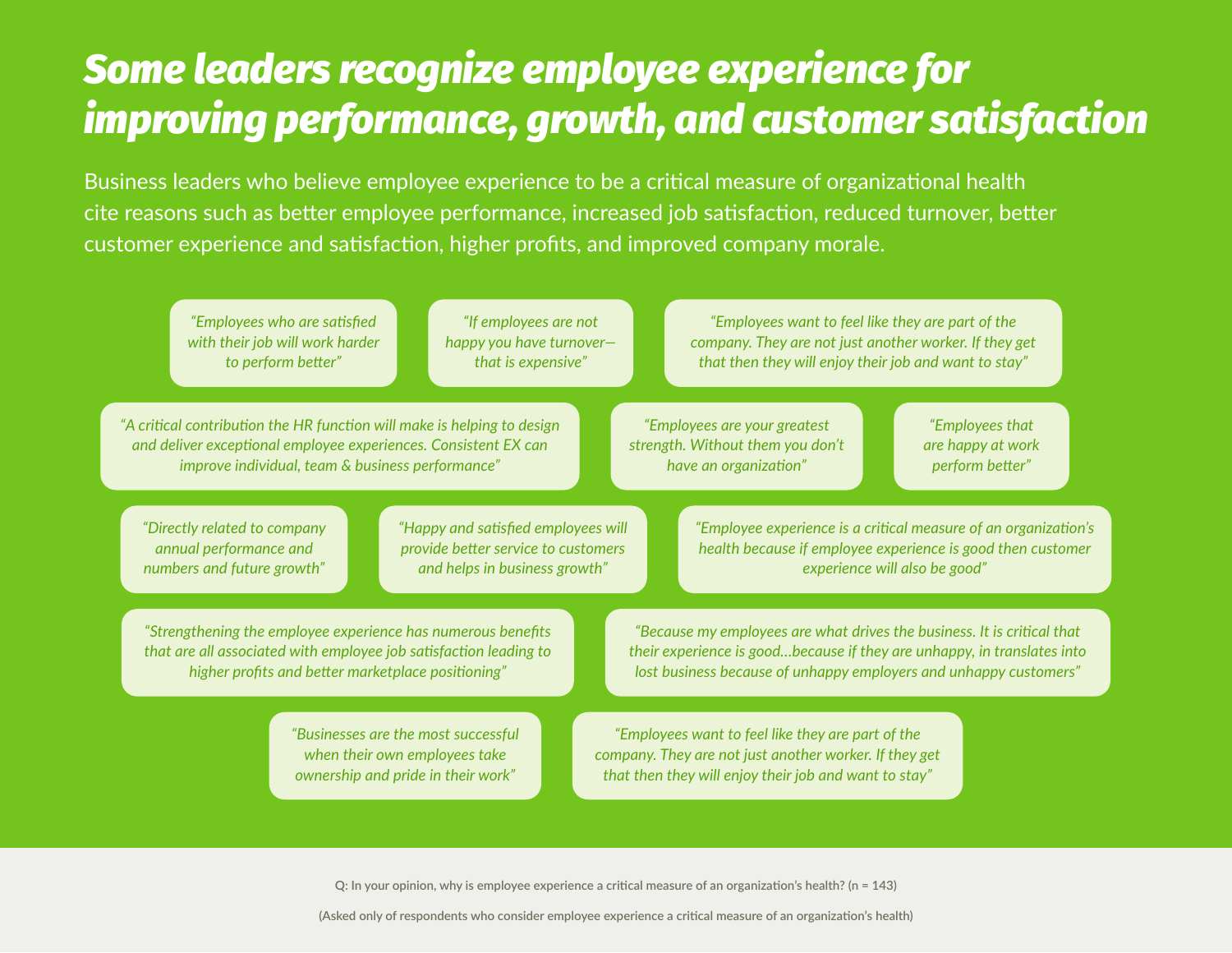### *Nearly all small business leaders recognize the importance of customer experience*

While many business leaders struggle to understand the role EX plays in overall business performance, the vast majority (97%) consider CX very important to their organization, and over half (60%) say EX has a meaningful impact on CX at their organization.



#### Perceived Importance of Customer Experience Factors That Impact Customer Experience

**customer experience at your organization? Please select all that apply. (n = 302)**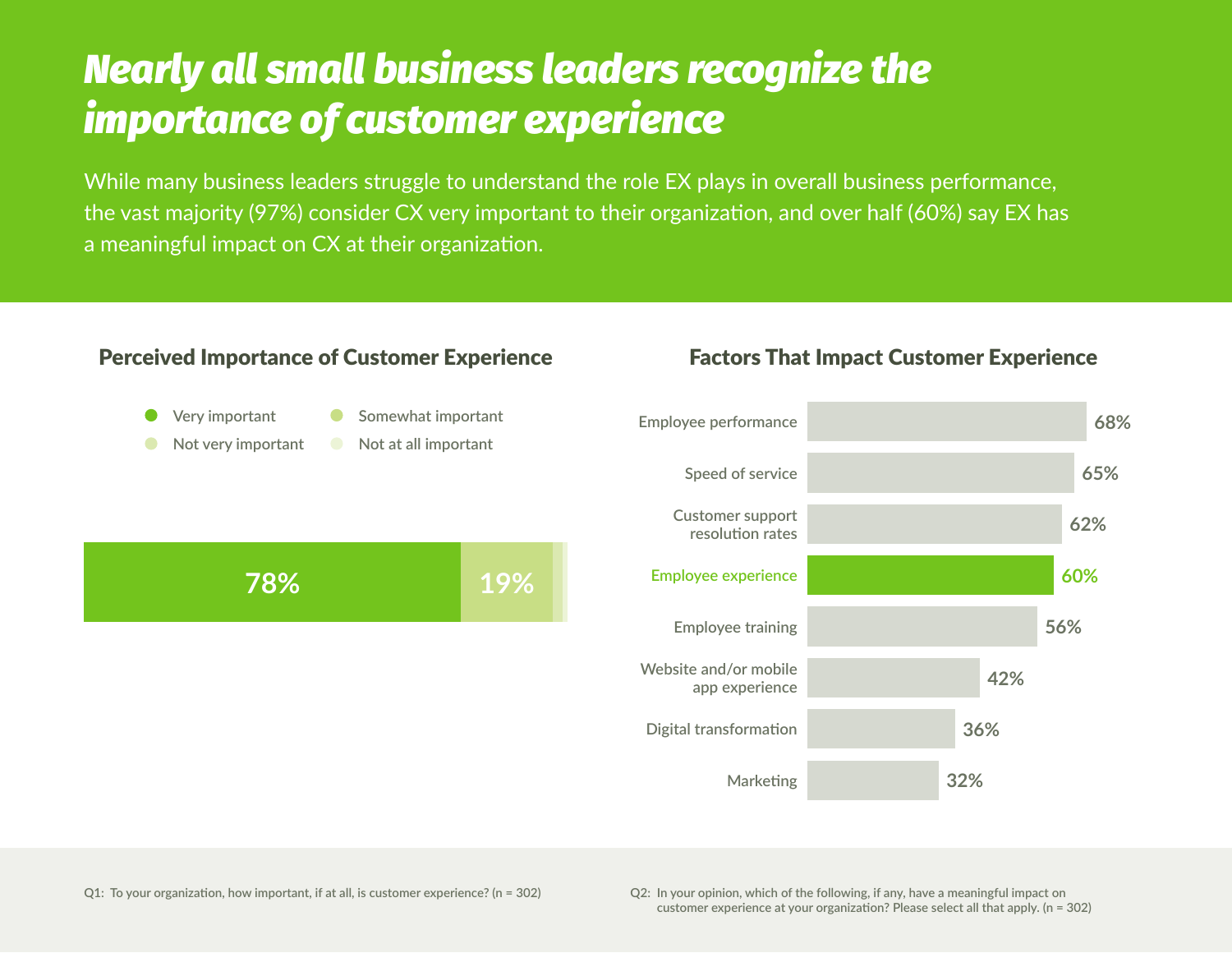### *For most small businesses, employee experience is stagnant or declining*

Among businesses that actively measure employee experience, nearly <sup>2</sup>/<sub>3</sub> report that EX metrics have NOT improved in their organization over the past year. When considering EX trends over the past three years, nearly half of these organizations (42%) still reveal opportunity for improvement.



#### Employee Experience Metrics over Time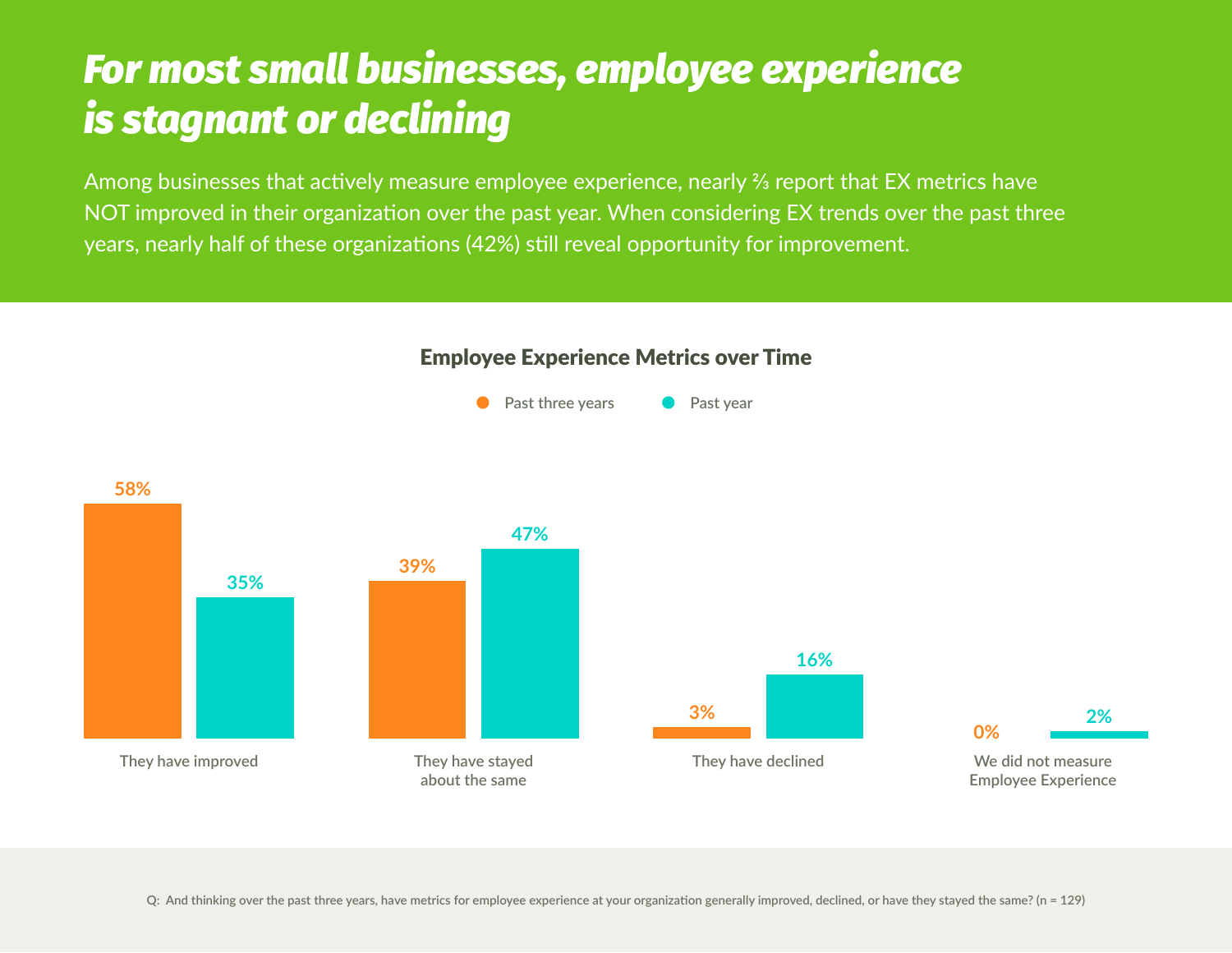### *Majority report that employee experience influences customer experience "to a great extent"*

Over 90% of business leaders indicate that the employee experience influences their customers' experience to at least a "moderate extent," and 62% say EX influences CX "to a great extent." Business leaders seem to intuitively understand that happy employees make for happy customers, even if not all of them understand the full impact of the employee experience.



#### Employee Experience Impact on Customer Experience

**Q1: In your opinion, to what extent does your employees' experience influence your customers' experience? (n = 302)**

**Q2: In what ways does employee experience influence customer experience at your organization? (n = 299)**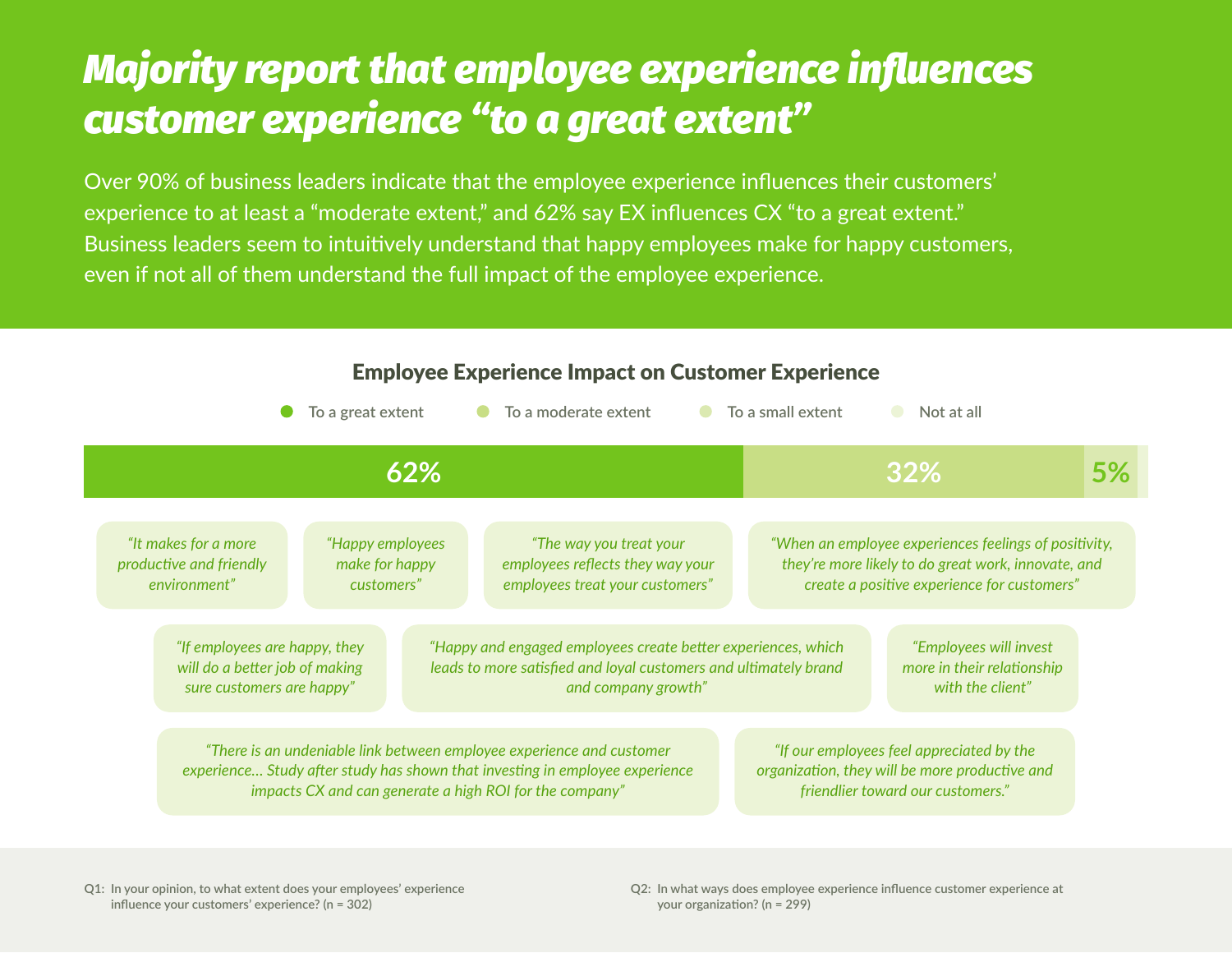### *Drivers of employee experience and customer experience go hand-in-hand*

The policy aspects that are perceived to have the greatest impact on building a positive employee experience are similarly perceived to be top factors influencing customer experience, namely: compensation, career growth, performance reviews, and performance management.



#### HR Impact on Employee and Customer Experience

**Q1: In your opinion, how important are each of the following in building a positive employee experience? (% top box) (n = 302)**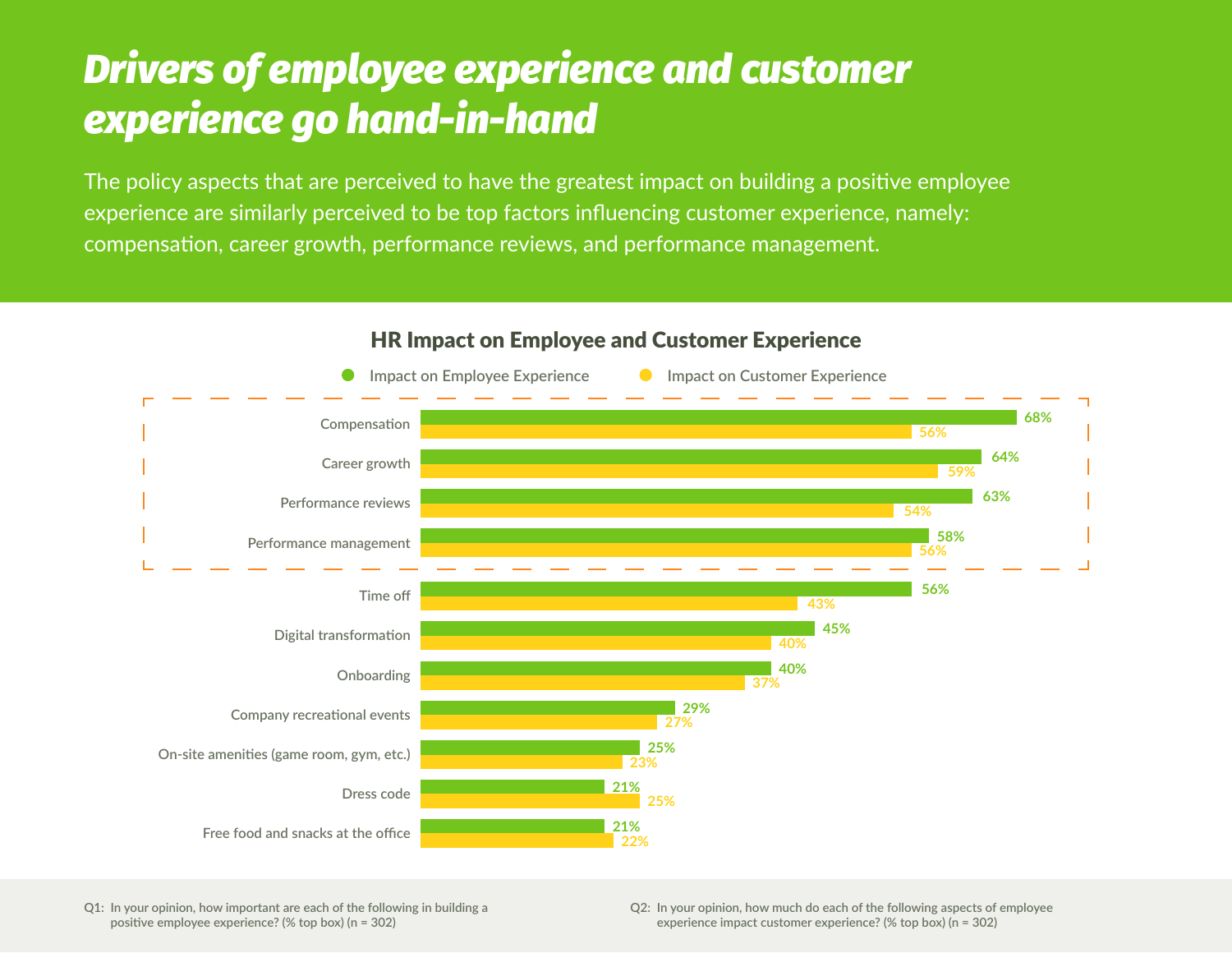### *Diversity has a positive impact on both CX and EX*

HR professionals perceive diversity among employees to have an identically positive effect on both customer experience and employee experience.

#### Workplace Diversity Impact on Employee and Customer Experience

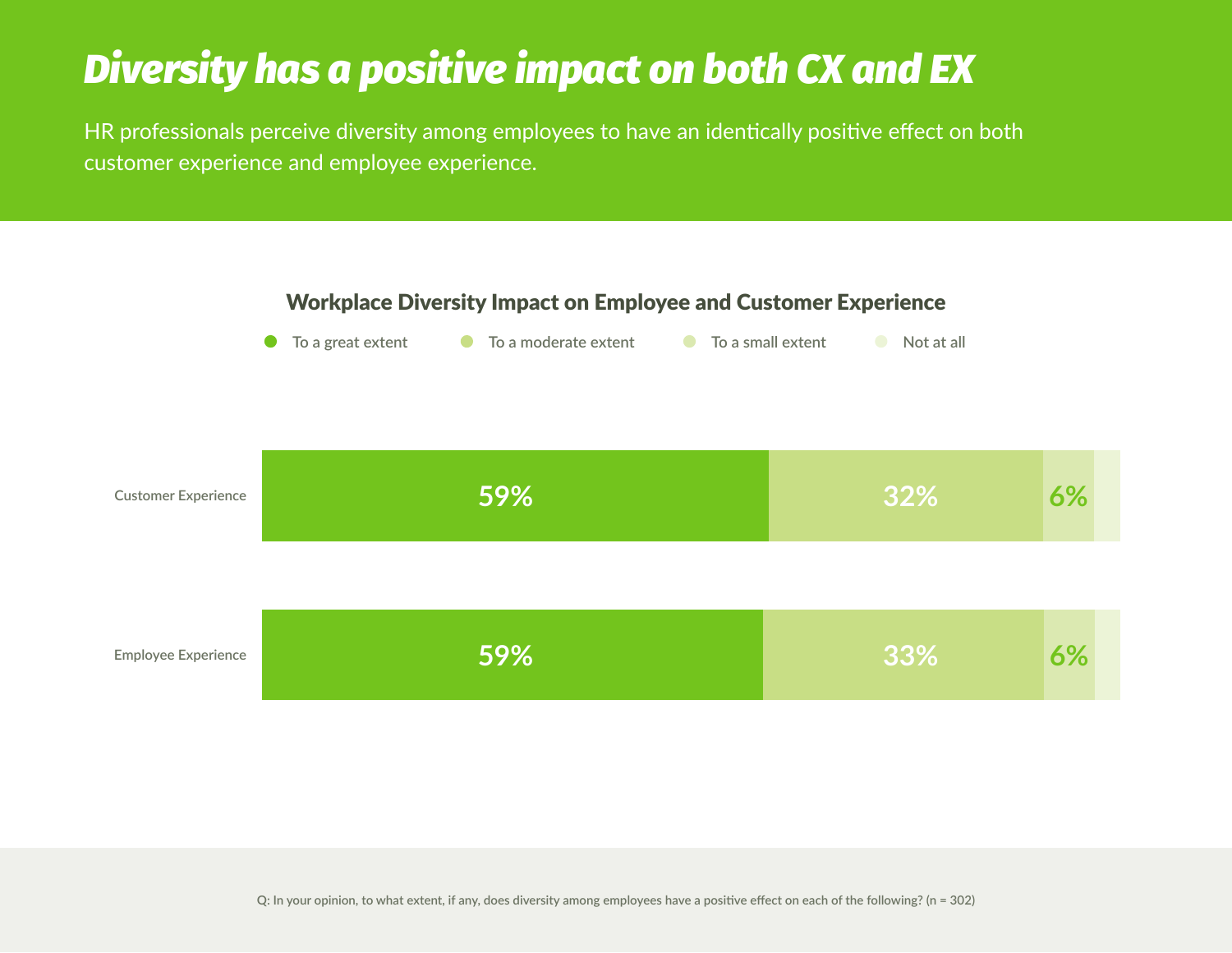# *Section 2: HR Functions*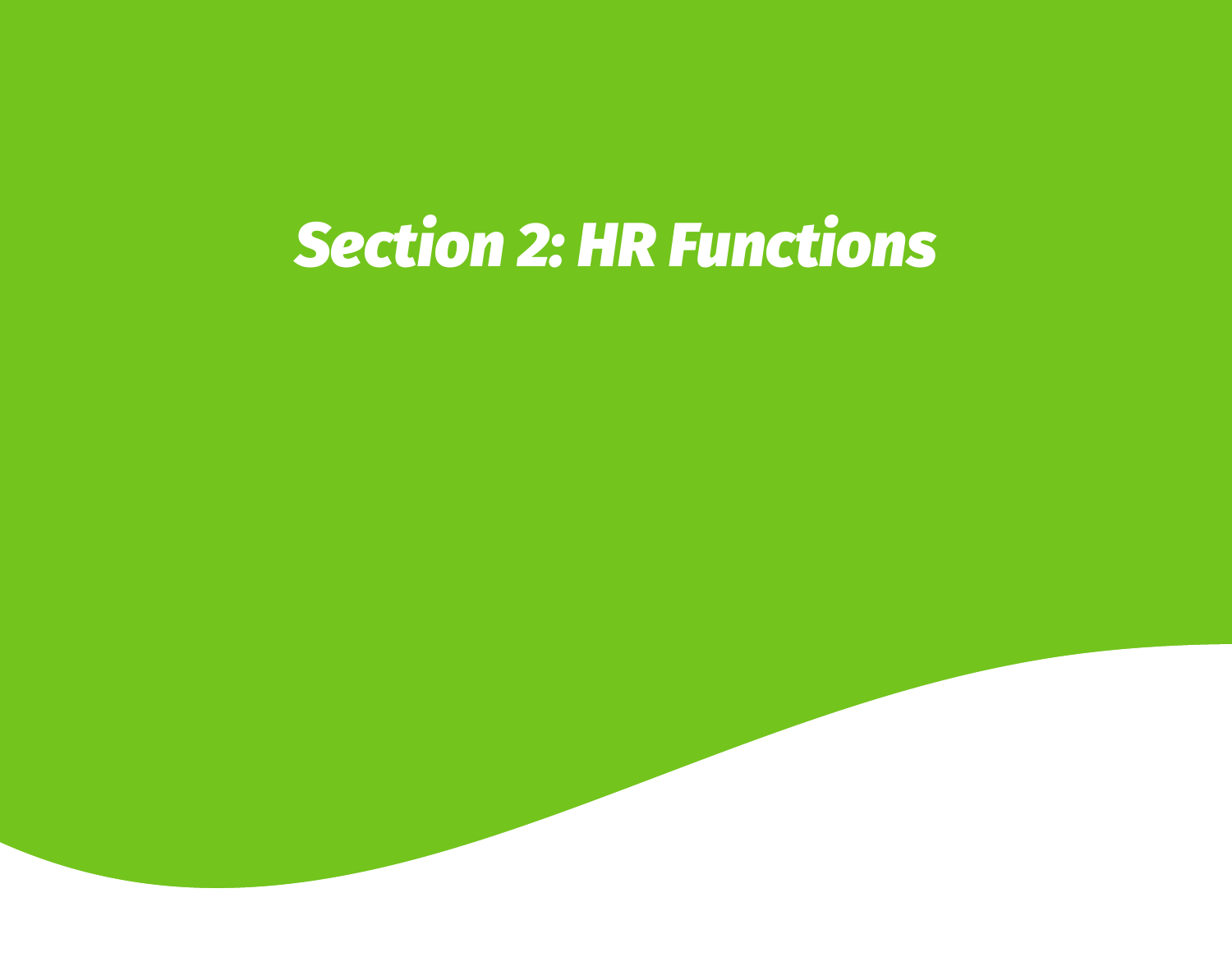### *Business leaders see disconnect between those responsible for EX and those responsible for CX*

Despite some recognizing the influence customer experience has on employee experience, most small business professionals see completely different departments as being responsible for each outcome.

#### Departments Responsible for Employee/Customer Experience

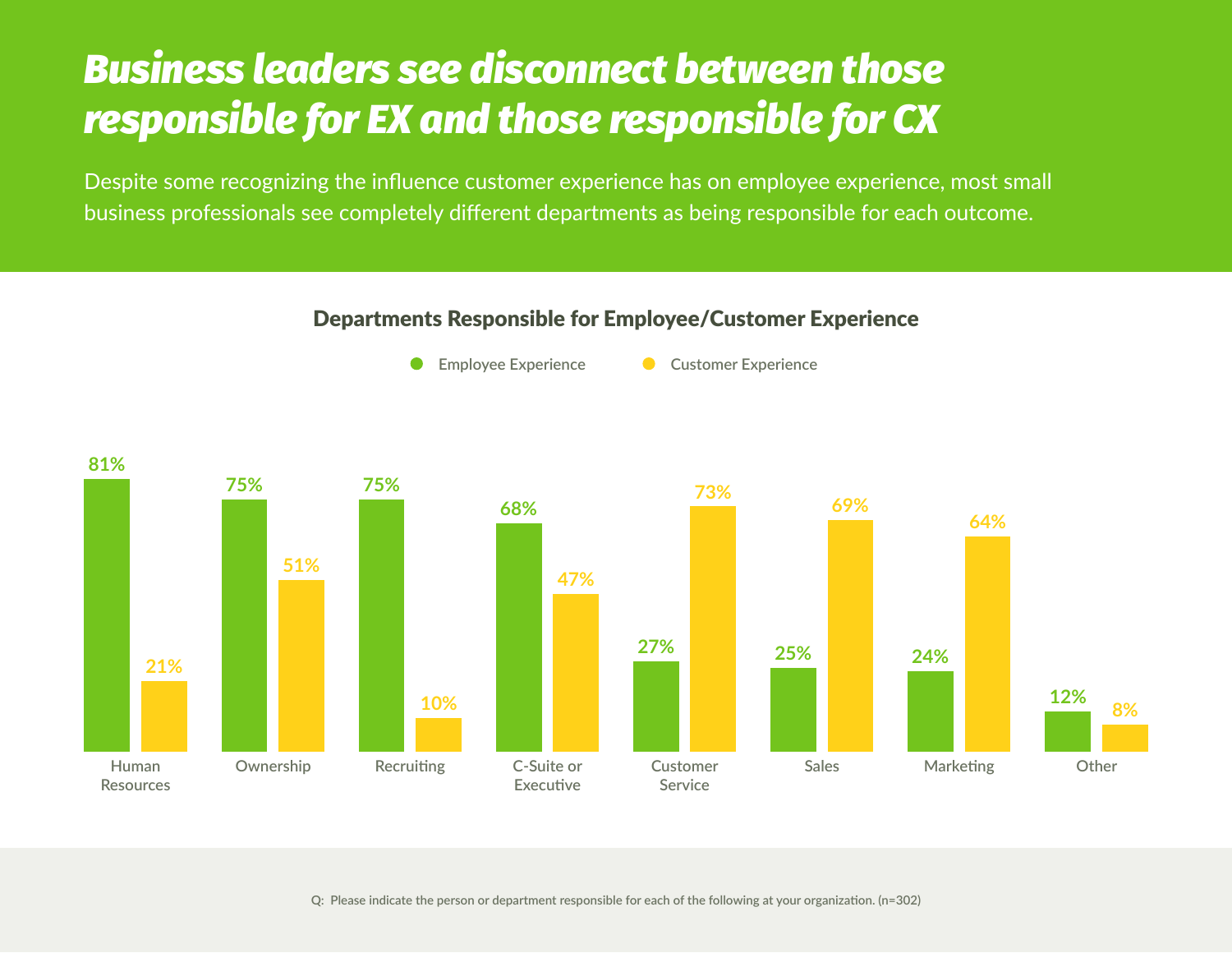### *Small businesses devote substantial resources to HR*

On average, small business leaders devote 40% of their work hours to quotidian HR duties such as onboarding and payroll, and companies spend an average of \$15k per month on compensation-related software alone. By contrast, these leaders devote only 34% of their work hours to improving employee experience.

| <b>Task</b> |                                                     | <b>Average Number of</b><br><b>Employees Involved in Task</b> | <b>Average Dollars Spent Per</b><br><b>Month on Software for Task</b> |  |
|-------------|-----------------------------------------------------|---------------------------------------------------------------|-----------------------------------------------------------------------|--|
|             |                                                     |                                                               |                                                                       |  |
|             | <b>Hiring and Onboarding</b>                        | 6                                                             | \$4,459                                                               |  |
|             | Compensation                                        |                                                               | \$15,194                                                              |  |
|             |                                                     |                                                               |                                                                       |  |
|             | Culture                                             | 10                                                            | \$3,036                                                               |  |
|             | Ongoing training and<br><b>Continuing Education</b> | 8                                                             | \$4,358                                                               |  |

#### Average Percentage of Work Hours Devoted to:



**Q1: What percentage of your time last week did you devote to [HR-related duties (e.g. hiring, onboarding, payroll, etc.)] / [improving employee experience]? (n=302)**

**Q2: How many employees are involved in each of the following tasks at your organization? (n=302)**

**Q3: How much money does your organization spend per month on software to assist in each of the following tasks? (n=302)**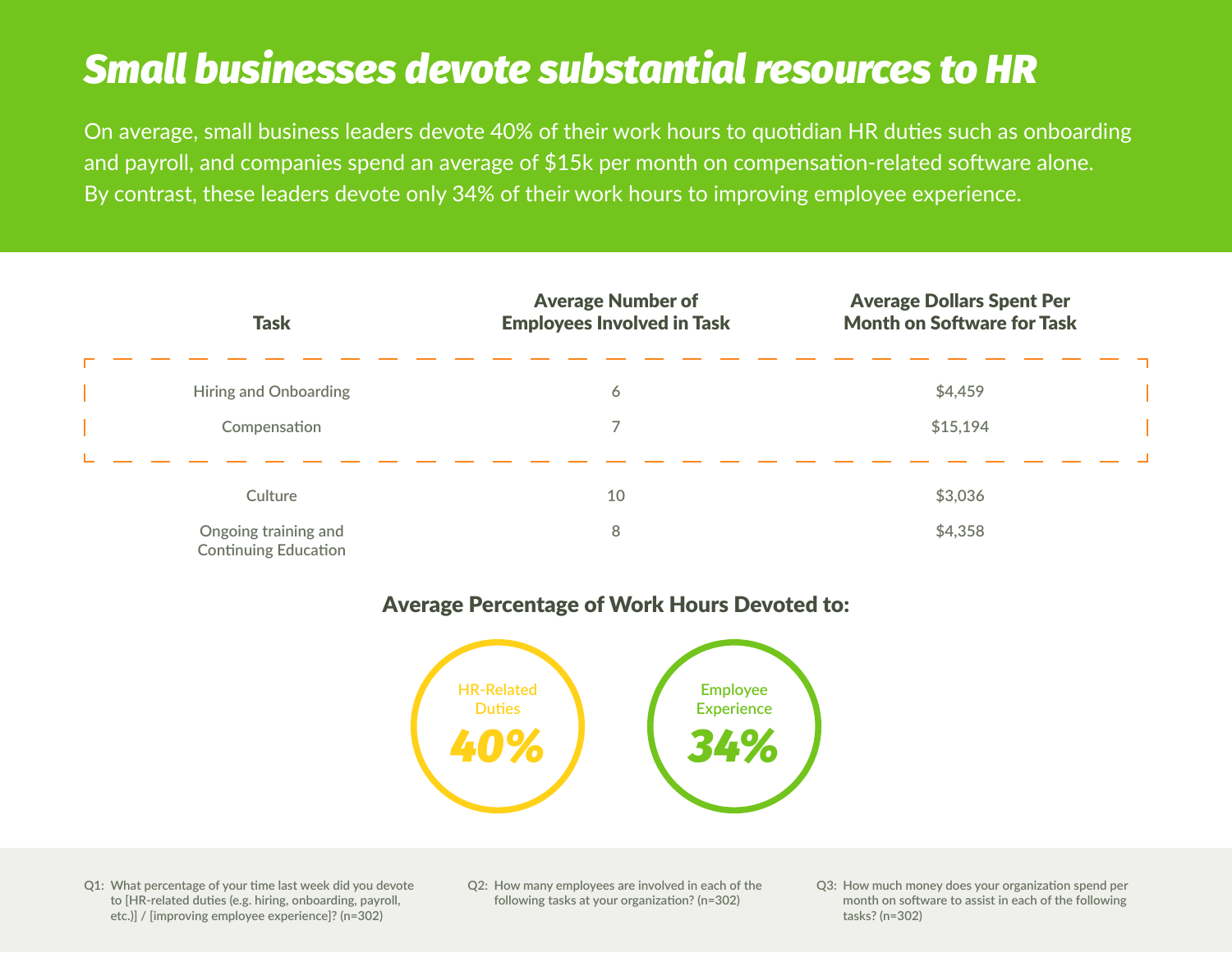### *Even organizations that value and measure EX spend more time on daily HR tasks than on improving EX*

Even in companies where employee experience is valued and actively measured, small business leaders spend nearly 50% of their work hours on daily HR duties and only 41% on improving EX. No matter the role, small business leaders spend a significant percentage of their work hours on quotidian HR-duties.



**Q1: What percentage of your time last week did you devote to [HR-related duties (e.g. hiring, onboarding, payroll, etc.)] / [improving Employee Experience]? (n=302)**

**Q2: Which of the following best describes your current role within your organization? (n=302)**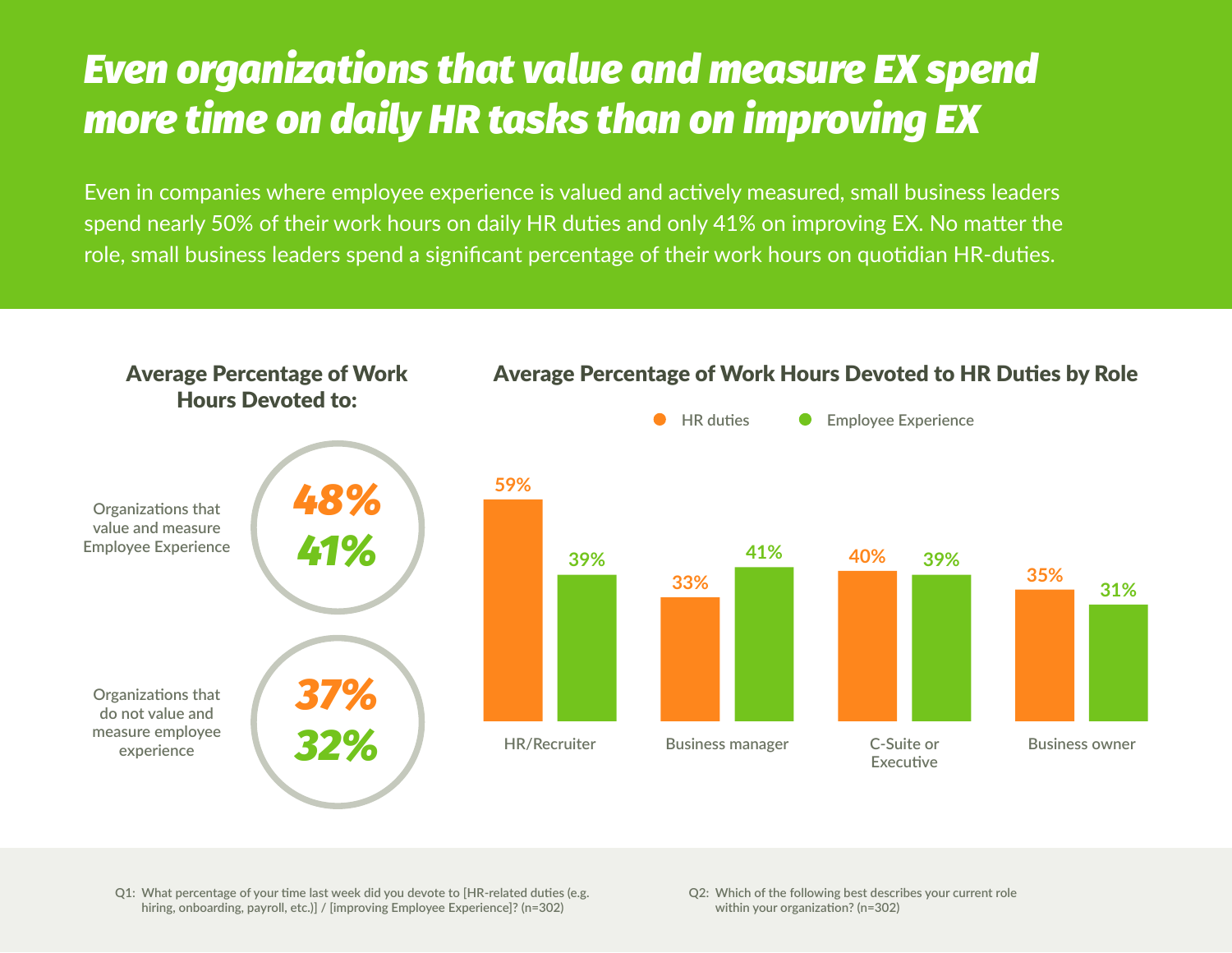## *Majority of leaders expect HR duties to increase*

More than half of small business leaders (53%) have experienced an increase in their HR-related duties over the past year, and even more (63%) expect those duties to increase next year. As responsibilities expand, so will the need for HR software to help leaders focus on the most important aspects of employee experience.



**Q1: Thinking over this past year, would you say that your HR-related responsibilities have increased, decreased, or stayed the same? (n=302)**

**Q2: Looking forward to next year, do you predict that your HR-related responsibilities will increase, decrease, or stay the same? (n=302)**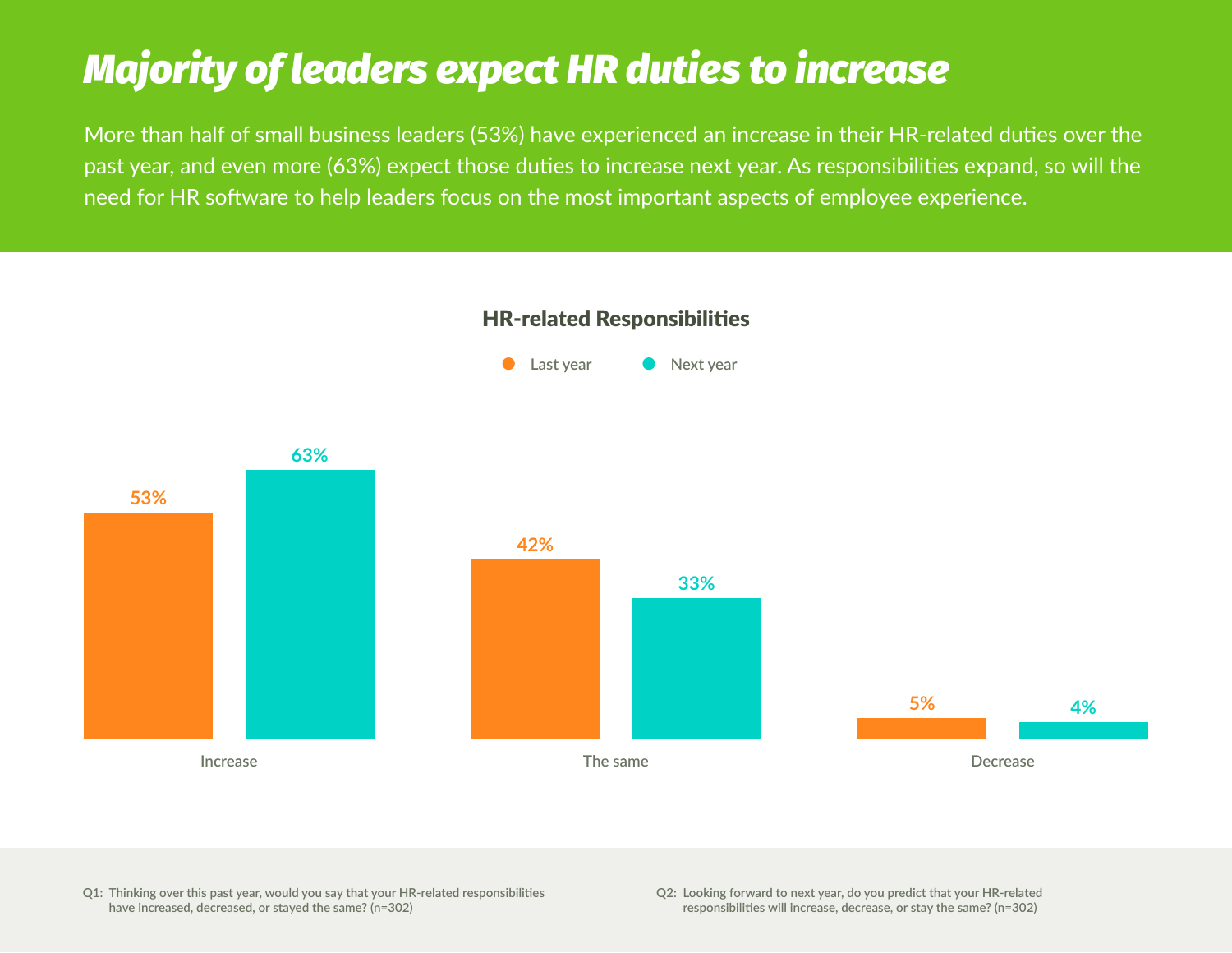### *Organizations of all sizes see increase in HR duties*

Organizations that have experienced the most employee growth over the past year are the most likely to say that their HR responsibilities have increased. However, even companies with less growth have seen an increase in HR responsibilities, indicating a need for HR assistance across all types of organizations.

#### HR-related Responsibilities by Employee Growth





**Q1: How many employees, if any, has your organization added over the past year? (n=302)**

**Q2: Thinking over this past year, would you say that your HR-related responsibilities have increased, decreased, or stayed the same? (n=302)**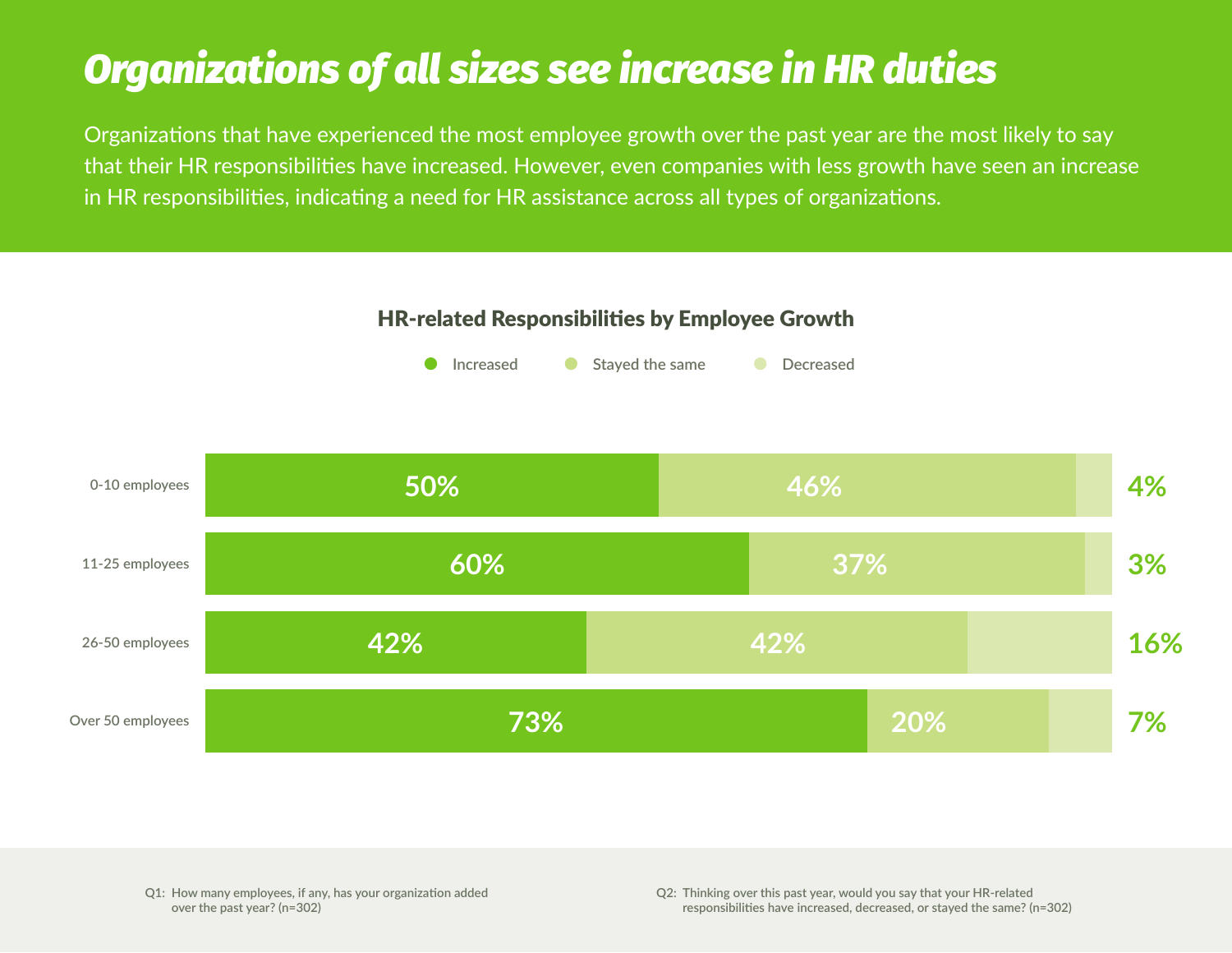# *Section 3: Growth*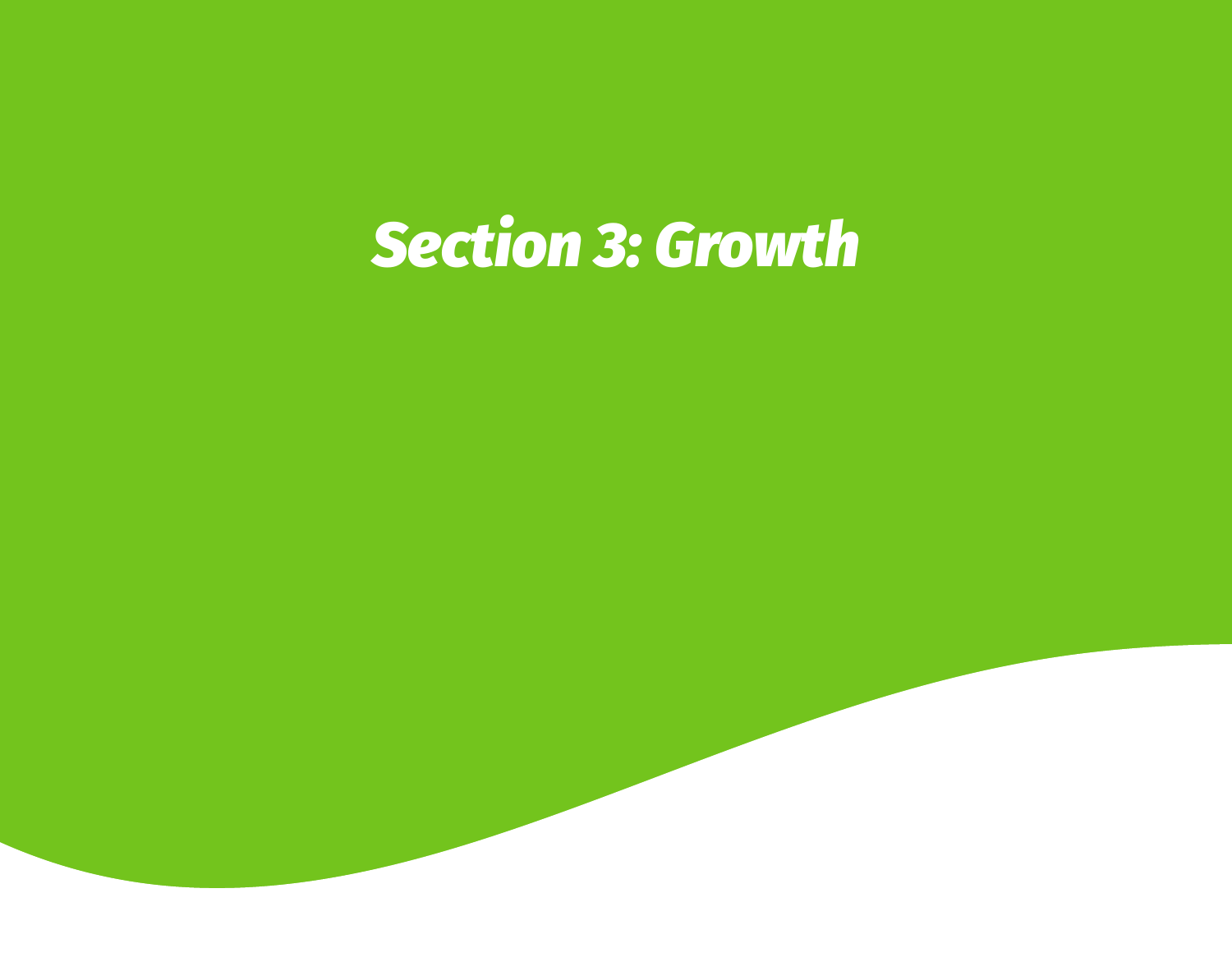### *Majority of small businesses experience both employee and revenue growth*

Of those surveyed, ¾ report that their organization has gained 11 or more employees in the last two years, and ¾ also indicate that they have seen revenue growth of more than \$500k in the same period.



**Q1: How many employees, if any, has your organization added over the past year? How about over the past two years? (n=302)**

**Q2: How much revenue growth, if any, has your organization experienced over the past year? How about over the past two years? (n=302)**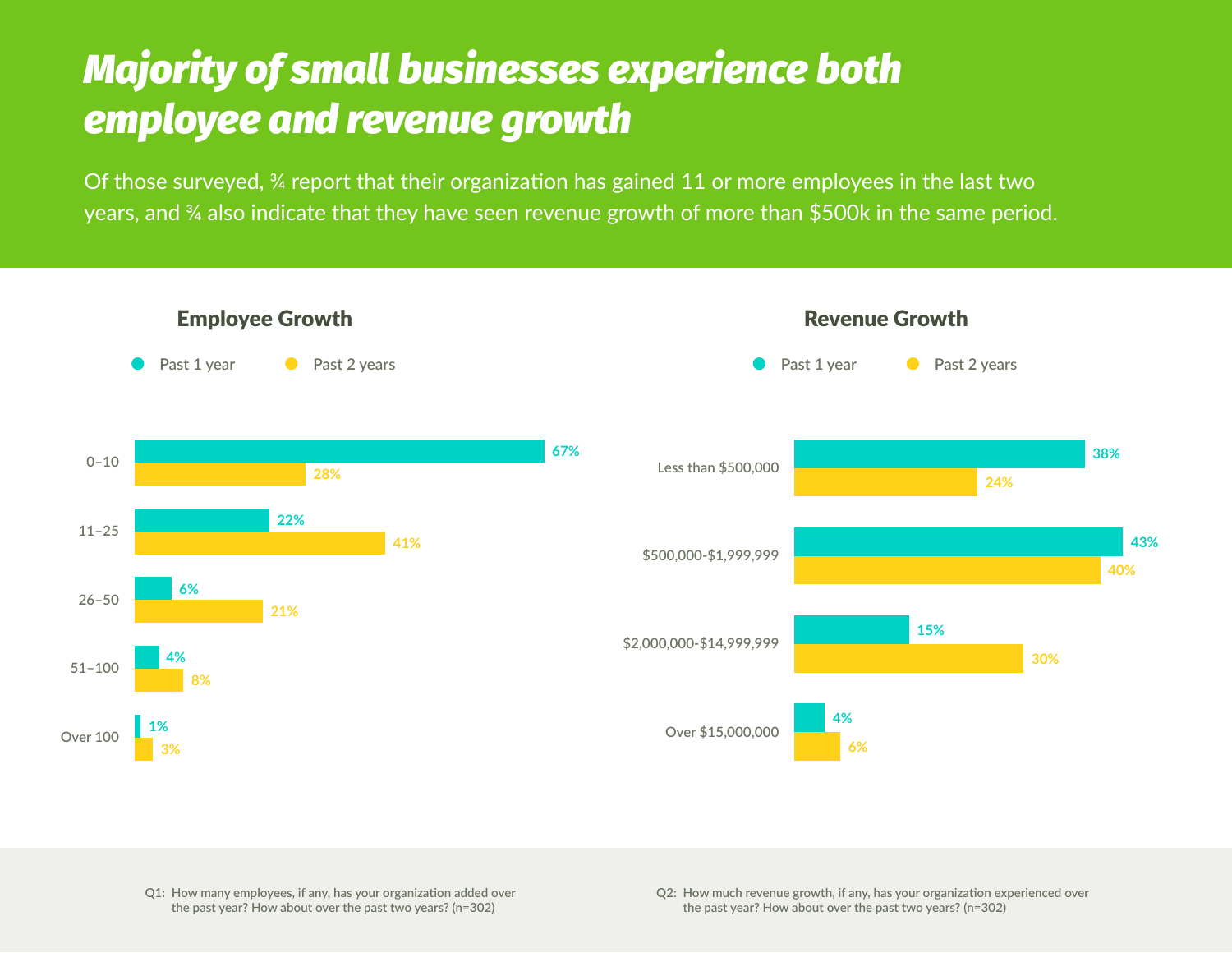### *Companies that actively measure EX see slightly larger growth*

Companies that value and measure employee experience are more likely (+15 percentage points) to have gained more than 10 employees compared to those who do not value or measure EX.



**Q1: How many employees, if any, has your organization added over the past year? (n=302)**

**Q2: How much revenue growth, if any, has your organization experienced over the past year? (n=302)**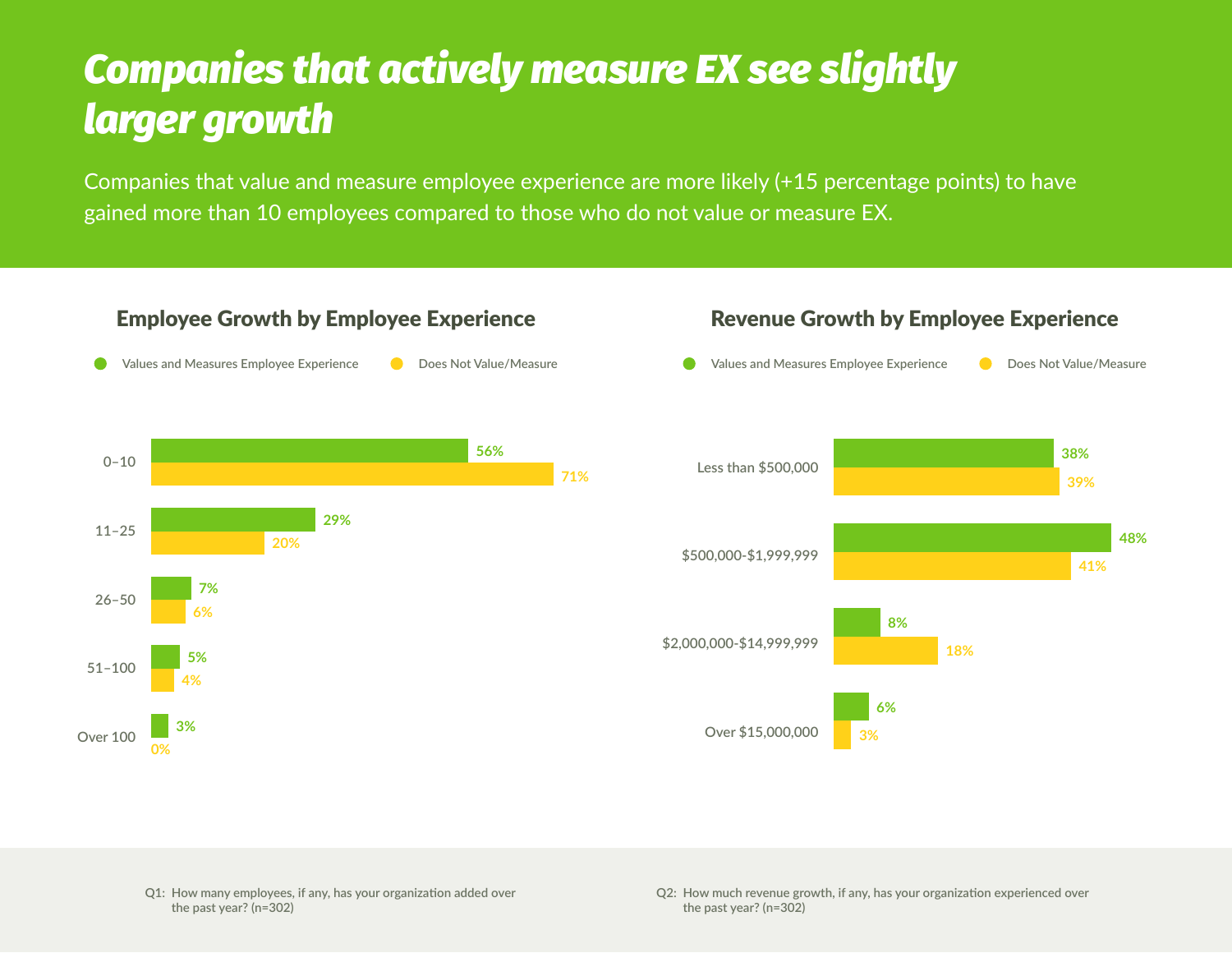### *Using BambooHR is correlated with higher revenue growth*

Companies that use BambooHR to measure EX are significantly more likely (20+ percentage points) to have seen revenue growth of \$500k or more over the past year as compared to those who either do not measure employee experience or use another software.



#### Revenue Growth by Use of BambooHR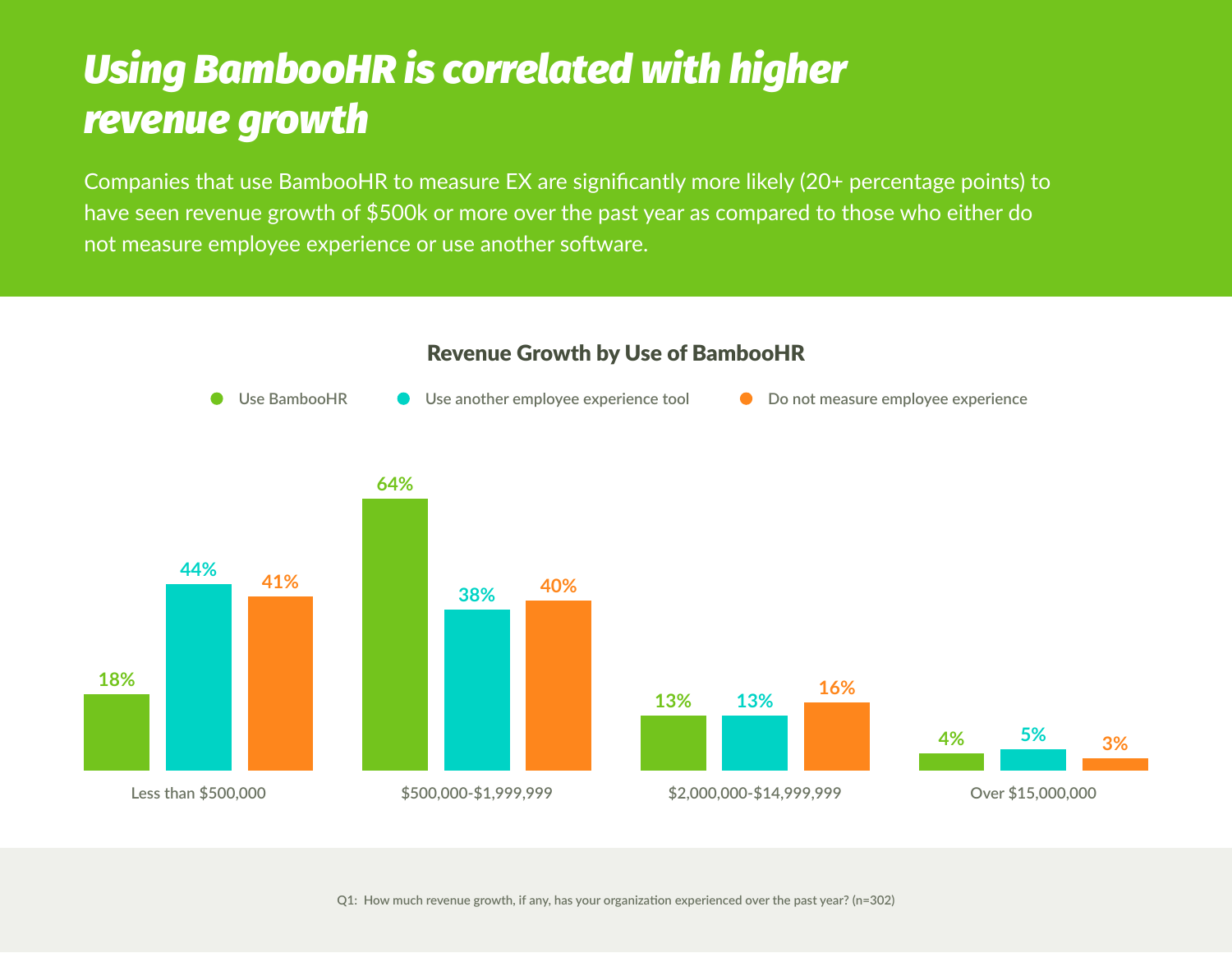## *Majority of organizations plan to grow*

The majority of organizations surveyed plan to grow at least moderately over the next three years, with only 27% planning to maintain their size and 3% planning to downsize. In addition, 80% of small business leaders believe that growth has a positive impact on employee experience.



**Q1: Which of the following best describes your organization's plans for the next three years? (n=302)**

**Q2: In your opinion, what impact, if any, does business growth have on employee experience? (n=302)**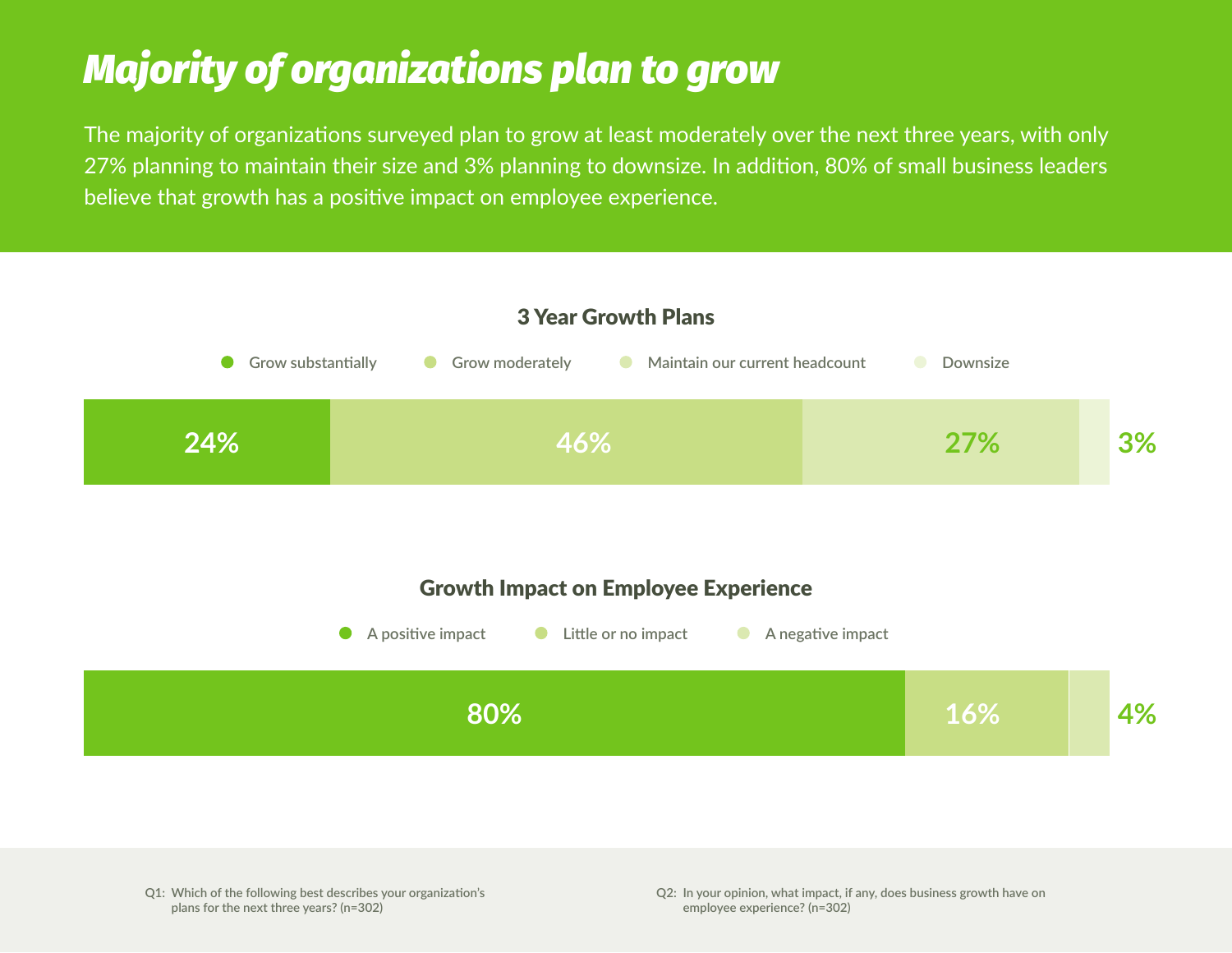### *39% of businesses plan to hire in HR as they grow*

Among organizations planning to grow over the next three years, 39% plan to hire in HR. As businesses invest more resources in building their HR departments, they may consider using BambooHR as an efficient way to expand the capabilities of existing HR staff and eliminate time-consuming busywork.

**Customer Service Marketing Research and Development Human Resources Security Finance Other None of the above 71% 50% 46% 39% 34% 31% 7% 1%**

Expected Departments for Hiring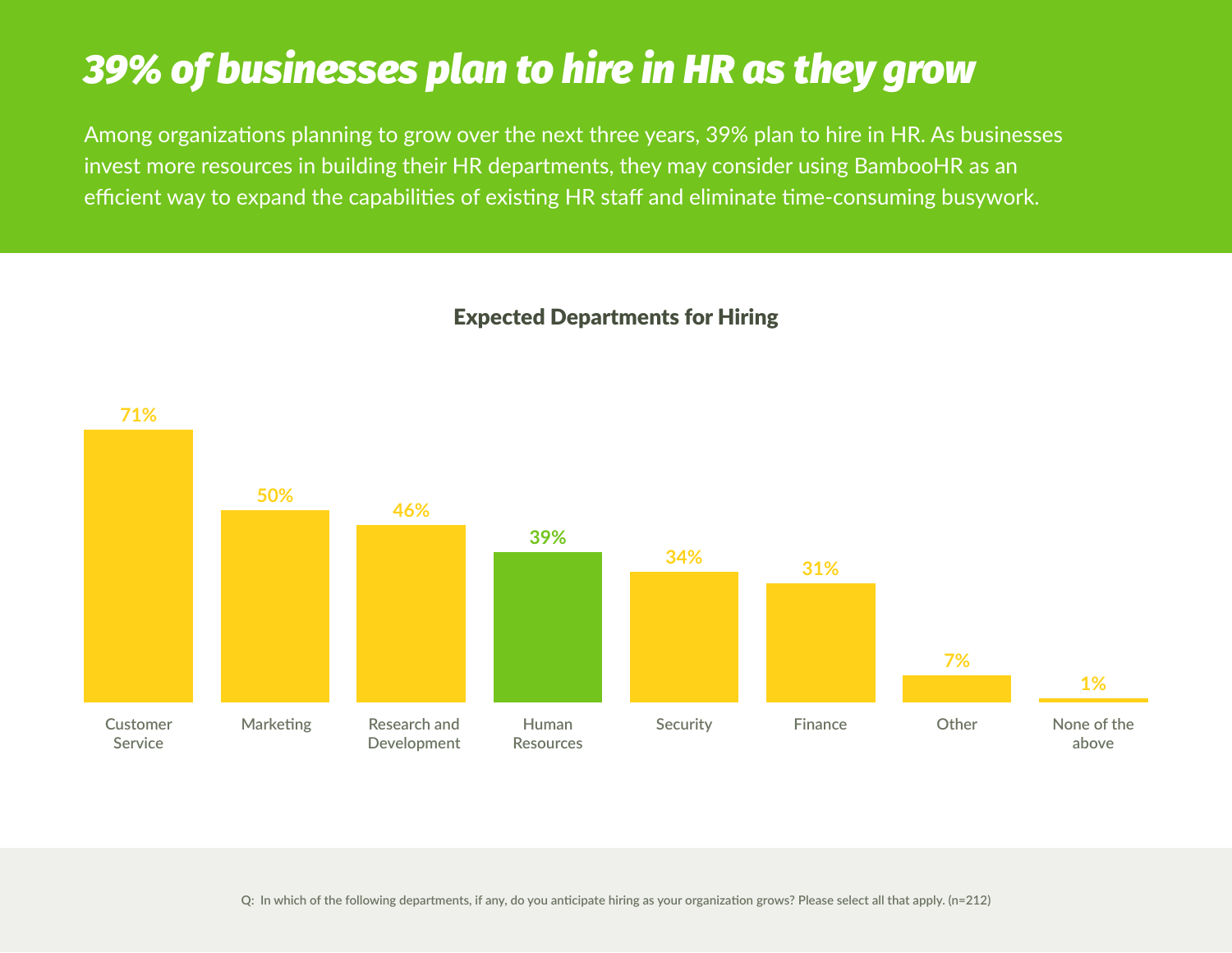## *Section 4: COVID*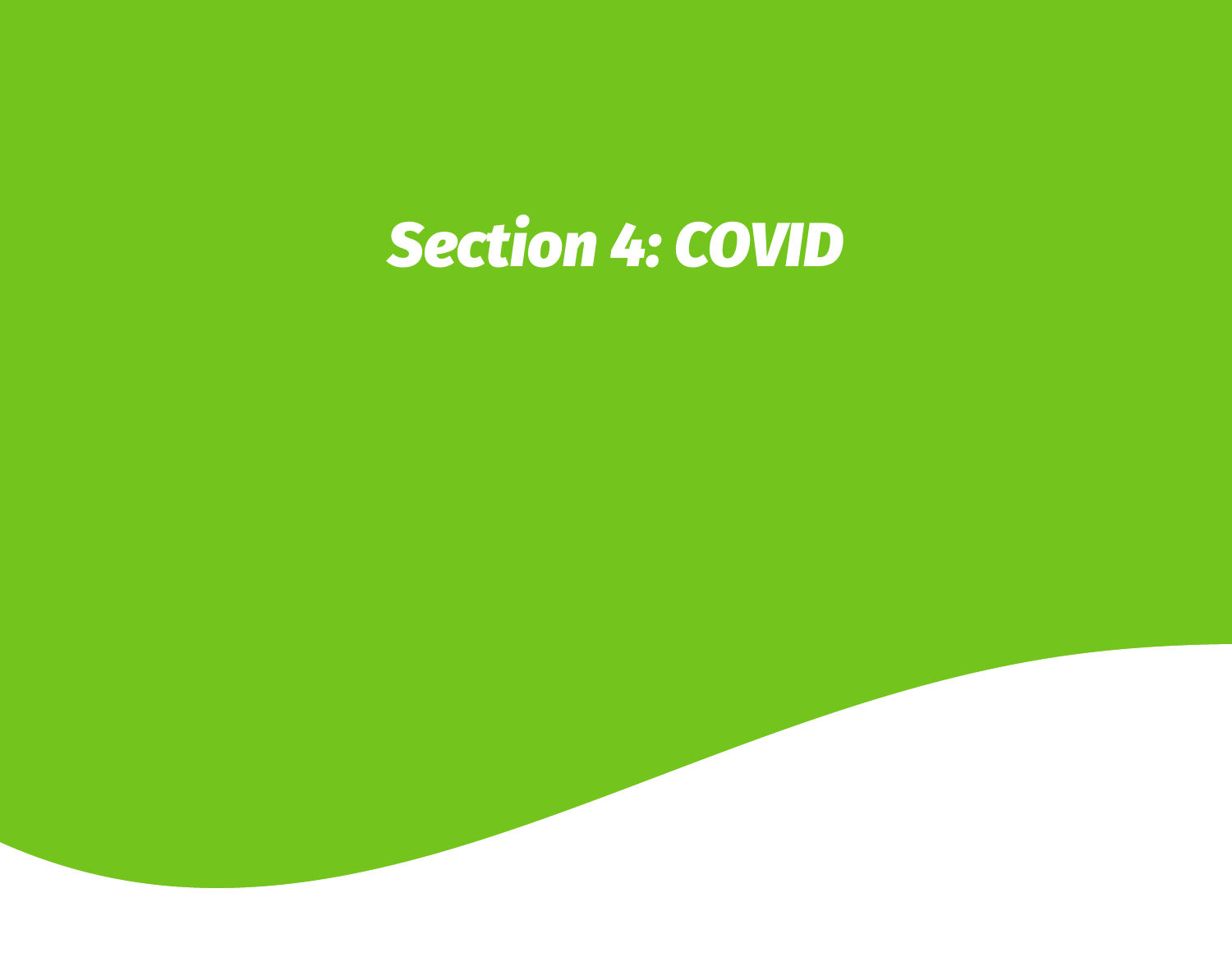### *Majority of small businesses negatively impacted by pandemic*

Of the small business leaders surveyed, over half (53%) report that their organization reduced or adjusted hours of operation, and 52% began operating remotely. A small proportion of organizations were forced to take more drastic measures, laying off or furloughing employees (17%) or halting operations altogether (12%).



#### Organizational Responses to COVID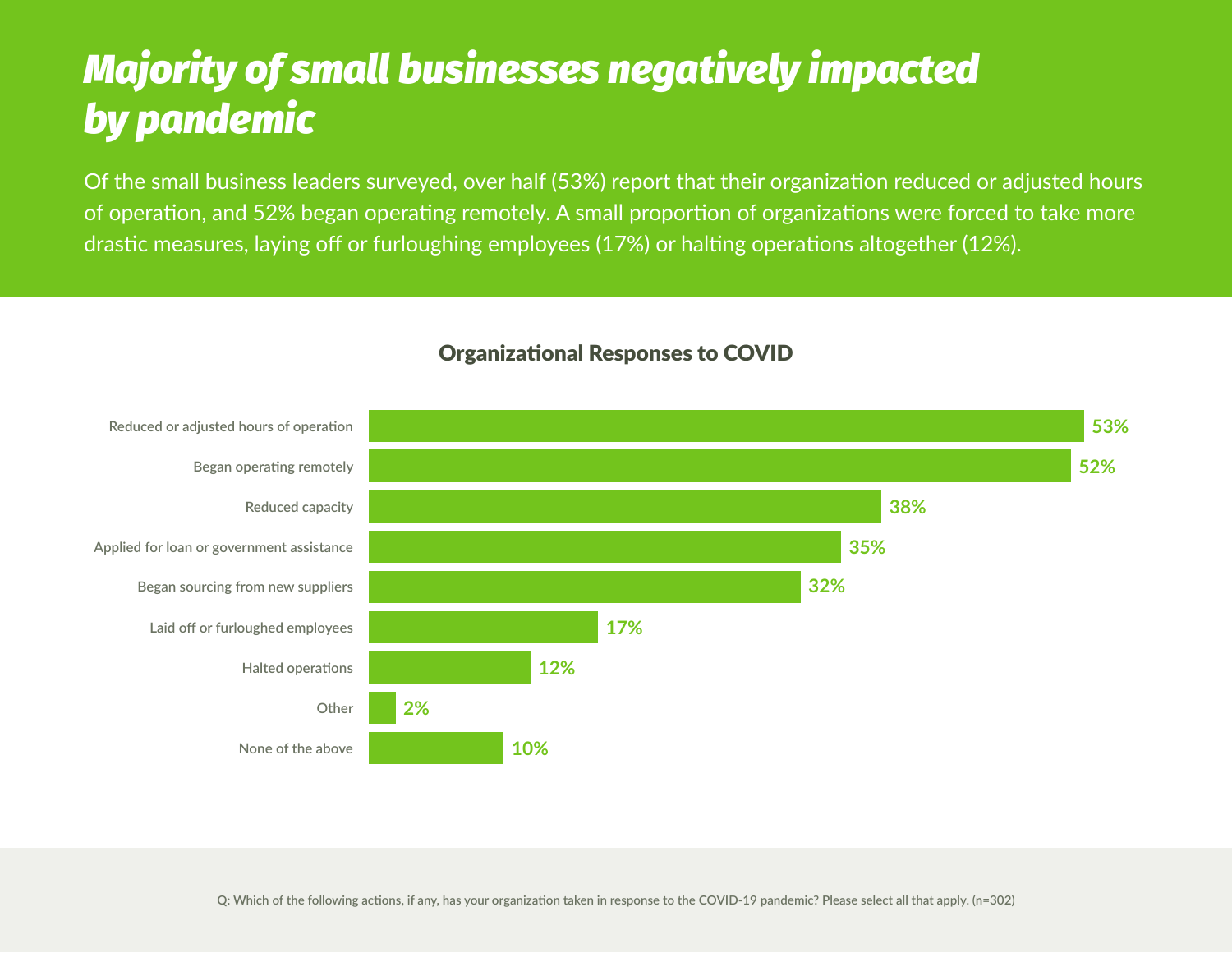### *Majority of organizations felt at least somewhat prepared for transition to remote work*

Among business leaders that began operating remotely due to COVID-19, 83% report that their organization was at least somewhat prepared for the transition. The vast majority of these organizations implemented new strategies to assist their employees in working remotely including providing equipment (77%), providing training (76%), and implementing new tools (72%).



**Q1: In your opinion, how prepared was your organization for the transition to operating remotely? (n=158)**

**Q2: Which of the following actions, if any, has your organization taken to assist employees in the transition to working remotely? Please select all that apply. (n=158)**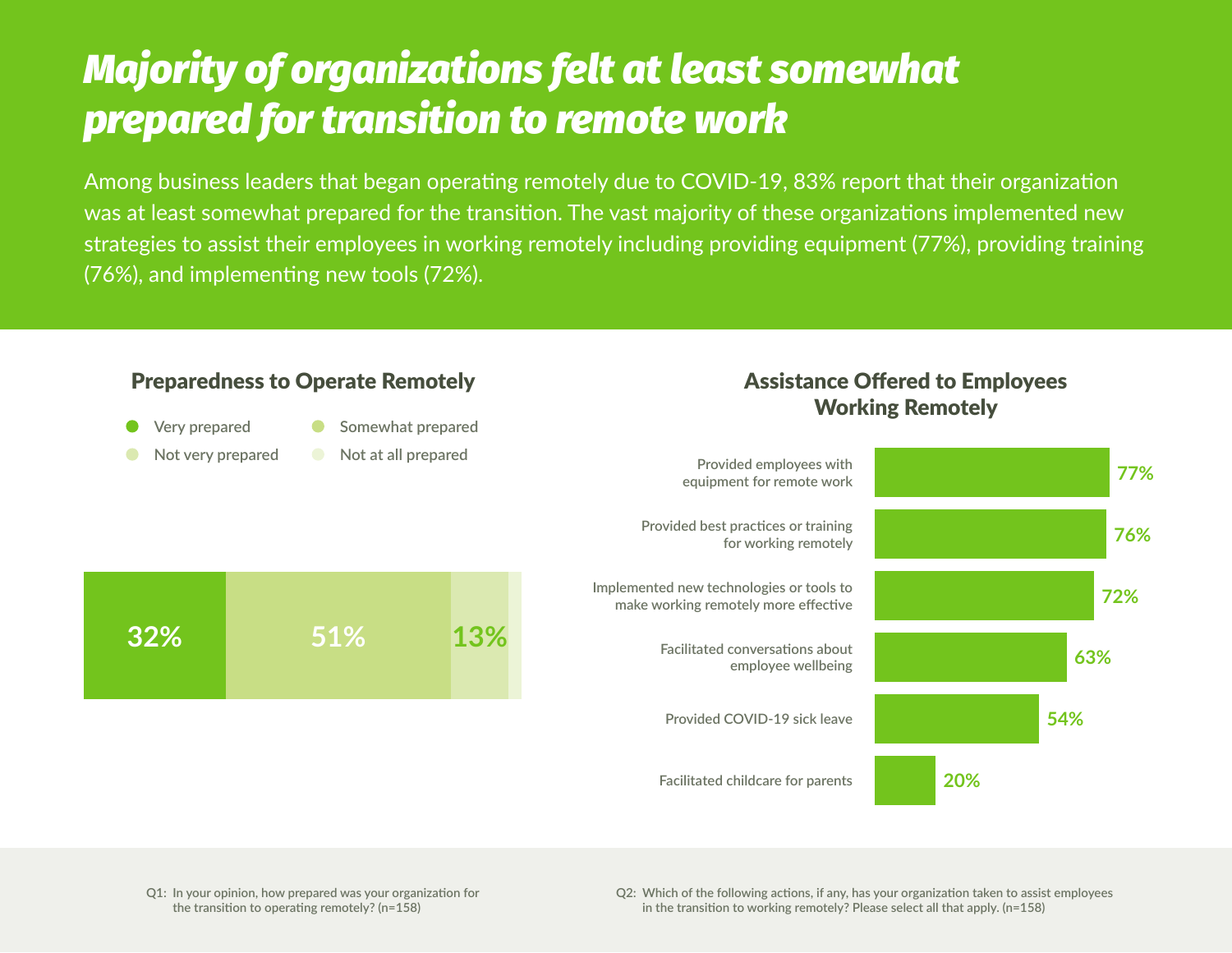### *Due to COVID-19, businesses reduce benefits and focus on key aspects of employee experience*

As a result of COVID-19, small businesses have reduced or eliminated several of the benefits they provided prior to the pandemic. The most commonly reduced benefits are company events (48%), on-site amenities (37%) and raises or bonuses (33%). In addition, business leaders claim that since the onset of the pandemic, they have placed high priority on keeping employees safe and healthy, staying connected, and providing job security.



Employee Benefits Cut for COVID

**Q1: Which of the following employee benefits, if any, has your organization cut or reduced as a response to COVID-19? Please select all that apply. (n=302)**

**Q2: During the COVID-19 pandemic, what aspect(s) of employee experience have become the most important for your organization?**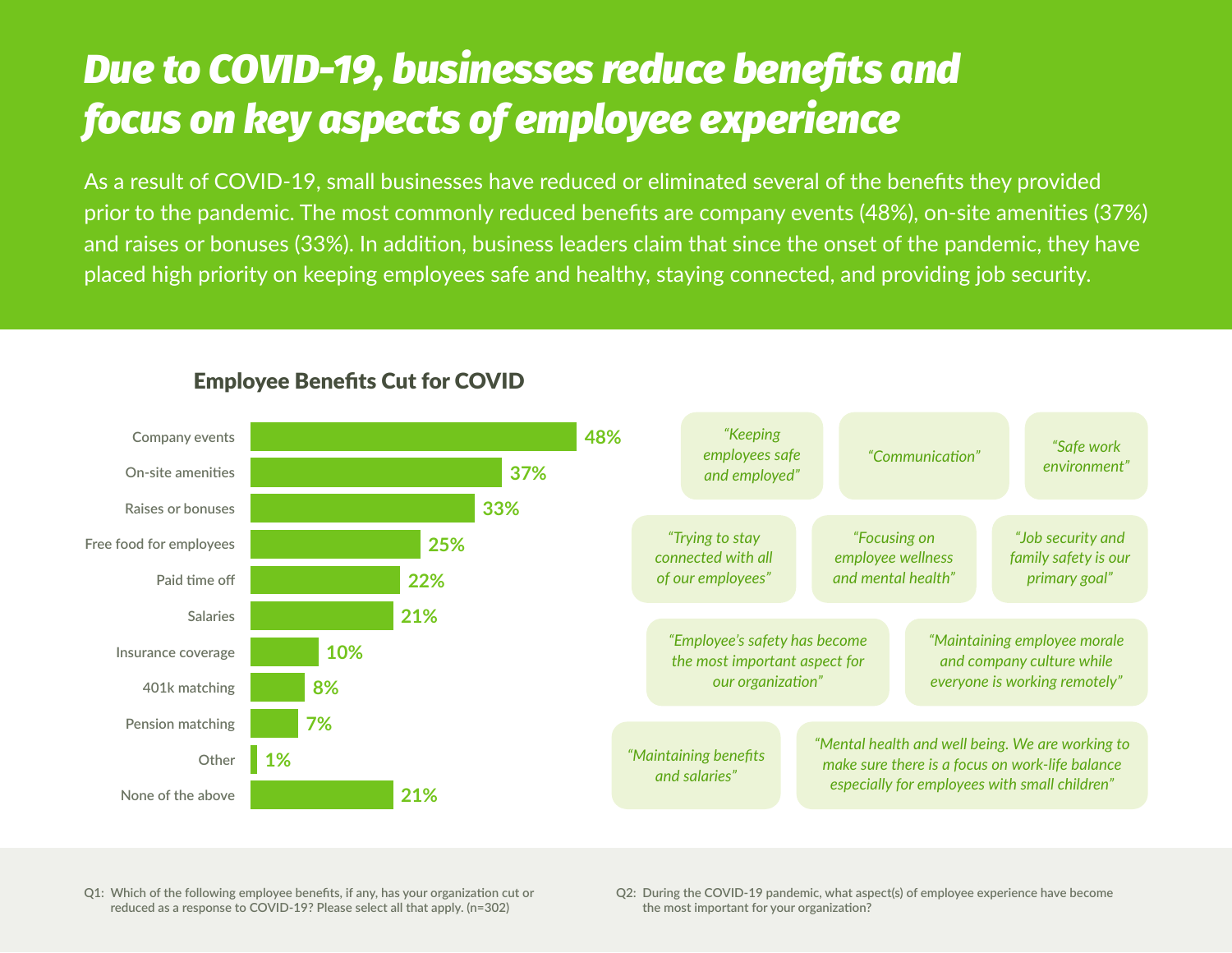### *Nearly all small businesses share company performance metrics with employees at least yearly*

Transparency with employees is common across small businesses. While only 6% of businesses share performance metrics weekly, 40% share metrics as often as monthly, and 97% share metrics at least annually. Among organizations that laid off or furloughed employees, over half laid off employees in marketing or sales departments. By contrast, only 14% laid off HR employees.



Frequency of Sharing Company Performance Metrics with Employees



#### Departments with COVID Layoffs or Furloughs

**Q1: How often, if at all, does your organization's leadership share key company performance metrics with all employees? (n=302)**

**Q2: You mentioned that your organization furloughed or laid off employees as a result of COVID-19. In which of the following departments did your organization furlough or lay off employees? (n=50)**